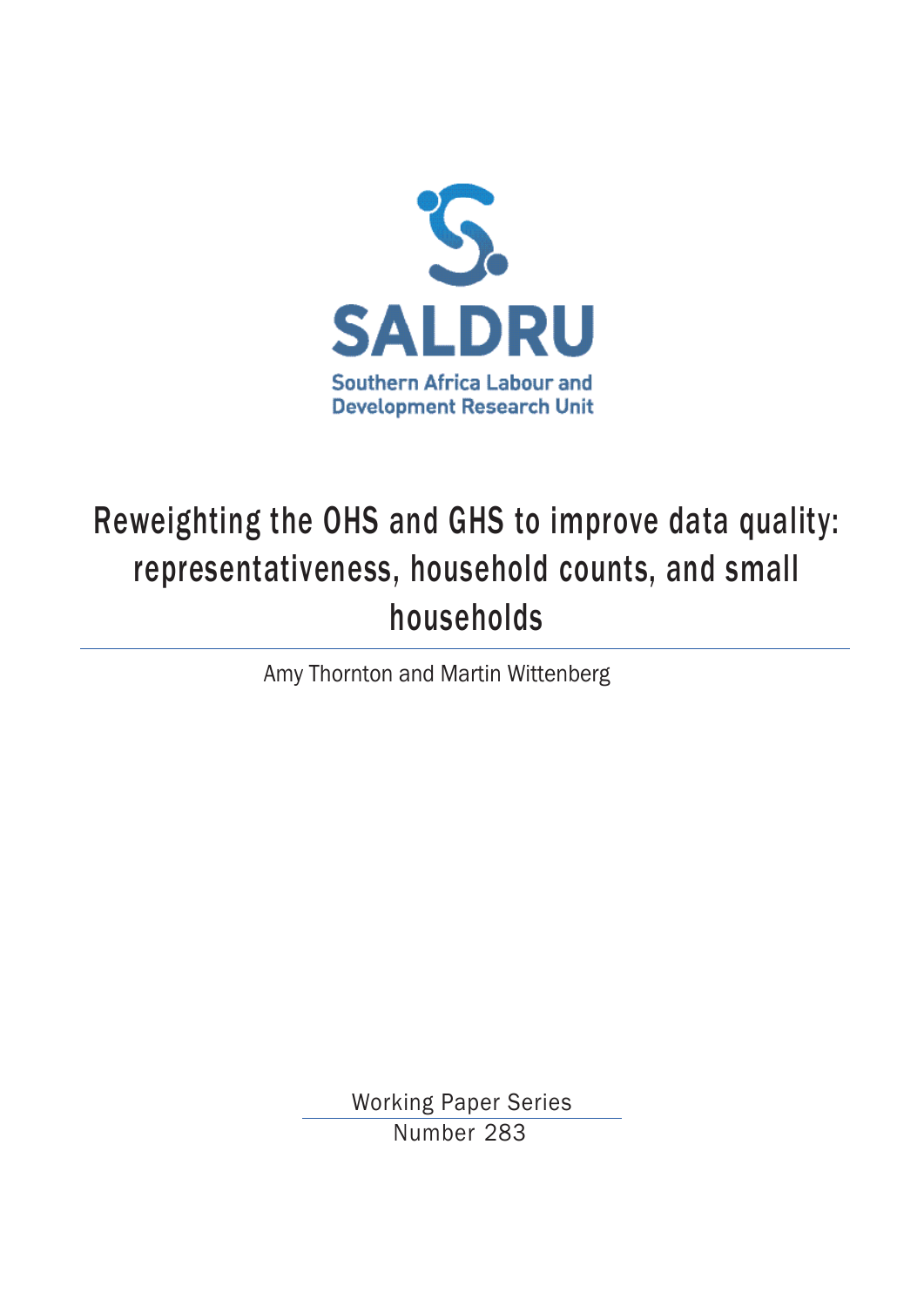## About the Author(s)

Amy Thornton: SALDRU and ACEIR, UCT. Corresponding author: amy.thornton@uct.ac.za Martin Wittenberg: School of Economics and DataFirst, UCT

### Acknowledgements

Amy Thornton acknowledges financial support from the NRF Chair in Poverty and Inequality Research and from the African Centre for Inequality Research.

#### Recommended citation

Thornton, A., Wittenberg, M. (2021). Reweighting the OHS and GHS to improve data quality: Representativeness, household counts, and small households. Cape Town: Southern Africa Labour and Development Research Unit, University of Cape Town. (SALDRU Working Paper Number 283)

ISBN: 978-1-928516-45-3

© Southern Africa Labour and Development Research Unit, UCT, 2021

Working Papers can be downloaded in Adobe Acrobat format from http://opensaldru.uct.ac.za. A limited amount of printed copies are available from the Office Administrator: SALDRU, University of Cape Town, Private Bag, Rondebosch, 7701, Tel: (021) 650 1808, Fax: (021) 650 5697, Email: amy.jephthah@uct.ac.za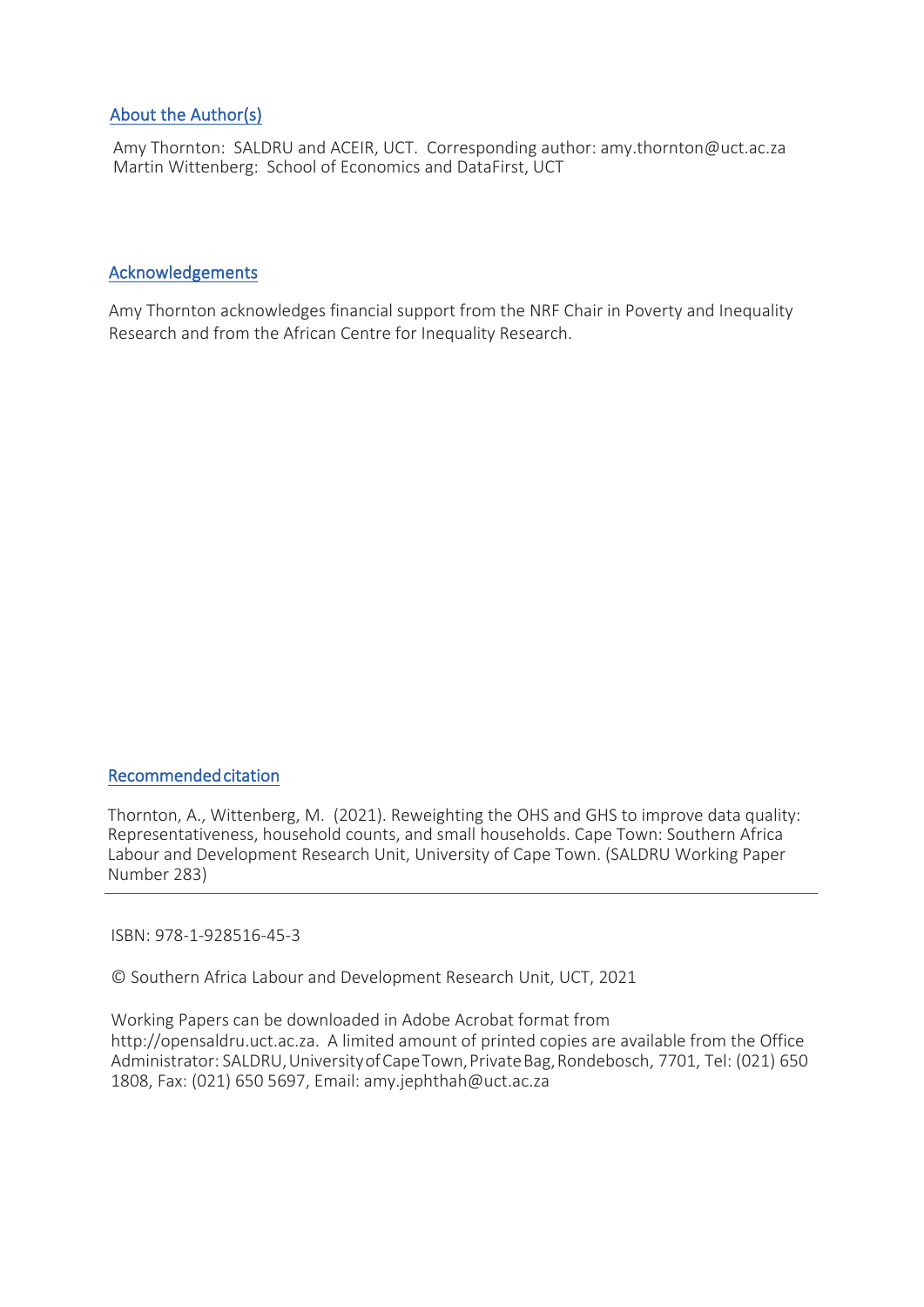

## Reweighting the OHS and GHS to improve data quality: representativeness, household counts, and small households

Amy Thornton and Martin Wittenberg

Saldru Working Paper 283 University of Cape Town October 2021

## Abstract

The October Household Surveys (OHS) (1994-9) and the General Household Surveys (GHS) (2002 present) collected by StatsSA comprise South Africa's only nationally-representative time series with information on both people and households for (almost) every year of the post-apartheid period. However, the quality of these data has been compromised in three ways by how the survey weights have been calibrated. We document these problems and their implications in detail; and then use cross-entropy estimation to recalibrate the survey weights for a stacked version of these surveys between 1995 and 2011 to address these weaknesses. The first of these is that the weight calibration procedure breaks with sampling practise by calibrating person and household weights separately. This creates conceptual problems because the data is not properly representative of the population. It also creates statistical problems, including that a series of total population and household counts cannot be reliably extracted from the series, which is typically a first-order output for such a time series. Secondly, issues with the benchmarks StatsSA use mean the series of household counts extracted from the GHS is probably too low. Thirdly, no compensation is made by the survey weights for the chronic undersampling of small households over the entire period. Our new weights make headway in resolving these issues. Our weights yield consistent counts of people and households benchmarked on both person and household auxiliary information for the first time; and, benchmarked counts of one-, two-, and three-person households. Work is ongoing to improve the weights.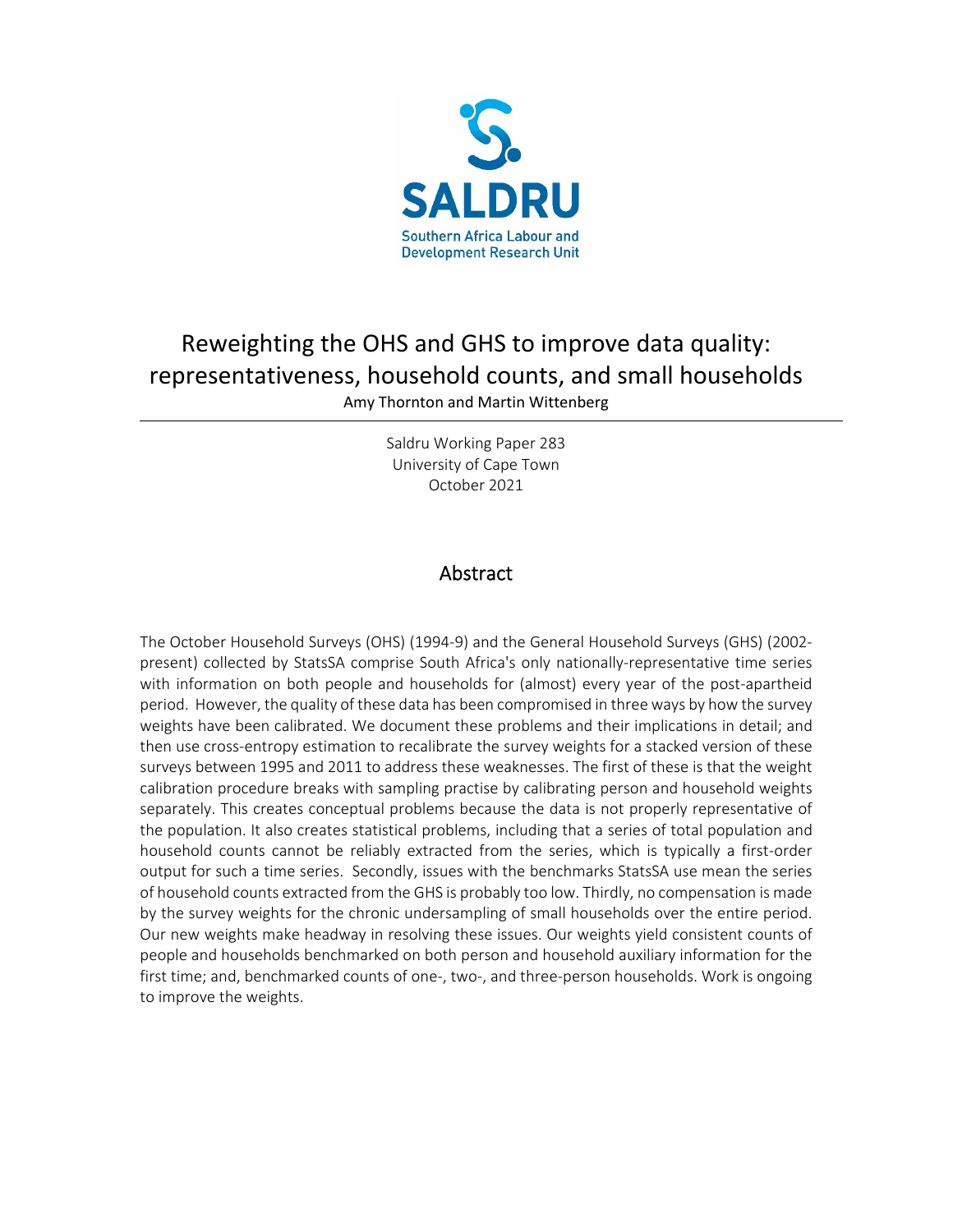## 1 Introduction

The October Household Surveys (OHS) (1993-1999) and General Household Surveys (GHS) (2002 present) collected by Statistics South Africa (StatsSA) are among the country's best data sources for information about people and households. These data comprise South Africa's only nationally-representative time-series that covers (almost) every year of the post-apartheid period with comprehensive information about both people and households. Both the OHS and GHS were specifically designed to assist with evidence-based policy-making for the new democratic era. Therefore, both surveys collect a common set of basic demographic information and include dedicated modules to monitor several of the State's social policies, such as access to basic services (e.g. water, electricity) and social grants (e.g. pension, child support grant). This makes the OHS-GHS series one of the best sources of information about the progress of welfare over the post-apartheid period, and the only nationally-representative source for the first ten years of this period. This positioning in South Africa's data infrastructure, means the importance of the OHS and the GHS to both researchers and policy-makers in South Africa cannot be overstated.

However, the quality of these data is compromised by the way the survey weights are calibrated. Survey weights are critical to the accuracy of estimates and the degree to which data analysis can be relevant for the national population. These properties in the OHS and GHS are undermined by three main weak points: weighting practise breaking with sampling practise; the quality of the household benchmarks; and, the undersampling of small households. A contribution of this paper is, firstly, to document these weaknesses in detail and discuss their implications. This is information about the quality of the OHS and GHS of which any researcher aiming to use these data should be aware. The weights currently released with these data statistically and conceptually undermine analyses combining personand household-level information; lead to an underestimation of household counts of the order of about 5%; and, make weighted analysis of trends in small households unreliable. Our second contribution is to construct a new set of survey weights using cross-entropy estimation that overcome these weaknesses, although work on the weights is ongoing. These weights are made available with this article.

There are three main weaknesses with the existing weights in the OHS and GHS, and probably the most important relates to StatsSA weighting the household and person data separately, in a process that is at odds with the how the survey data were collected. The OHS and the GHS are released with two weights, a household weight and a person weight, but these weights are not linked in any way whatsoever even though they apply to the same sample. Instead, they are calibrated on mutually exclusive auxiliary information in totally separate procedures. The result is one weight that yields a representative person universe, and another that yields a representative household universe, but not one that is representative of both at the same time. This creates statistical problems because one can now extract two different estimates for the same statistic. But, also creates conceptual problems, since people are effectively detached from their own households, having the effect of restricting the number of research questions the data can be used to answer coherently.

The second weakness of the calibration is inaccuracy in the series of household auxiliary information StatsSA use to calibrate the GHS household weight. These issues stem from choice of data sources for benchmarks and inconsistent treatment of the worker hostel sub-population in the benchmarks. The main effect of these weaknesses is a series of household counts that is too low; a factor which is particularly concerning for policymakers for whom household counts are important for planning purposes. On average, this undercount is of the order of about 650 000 households per year, or 5%. The final third weakness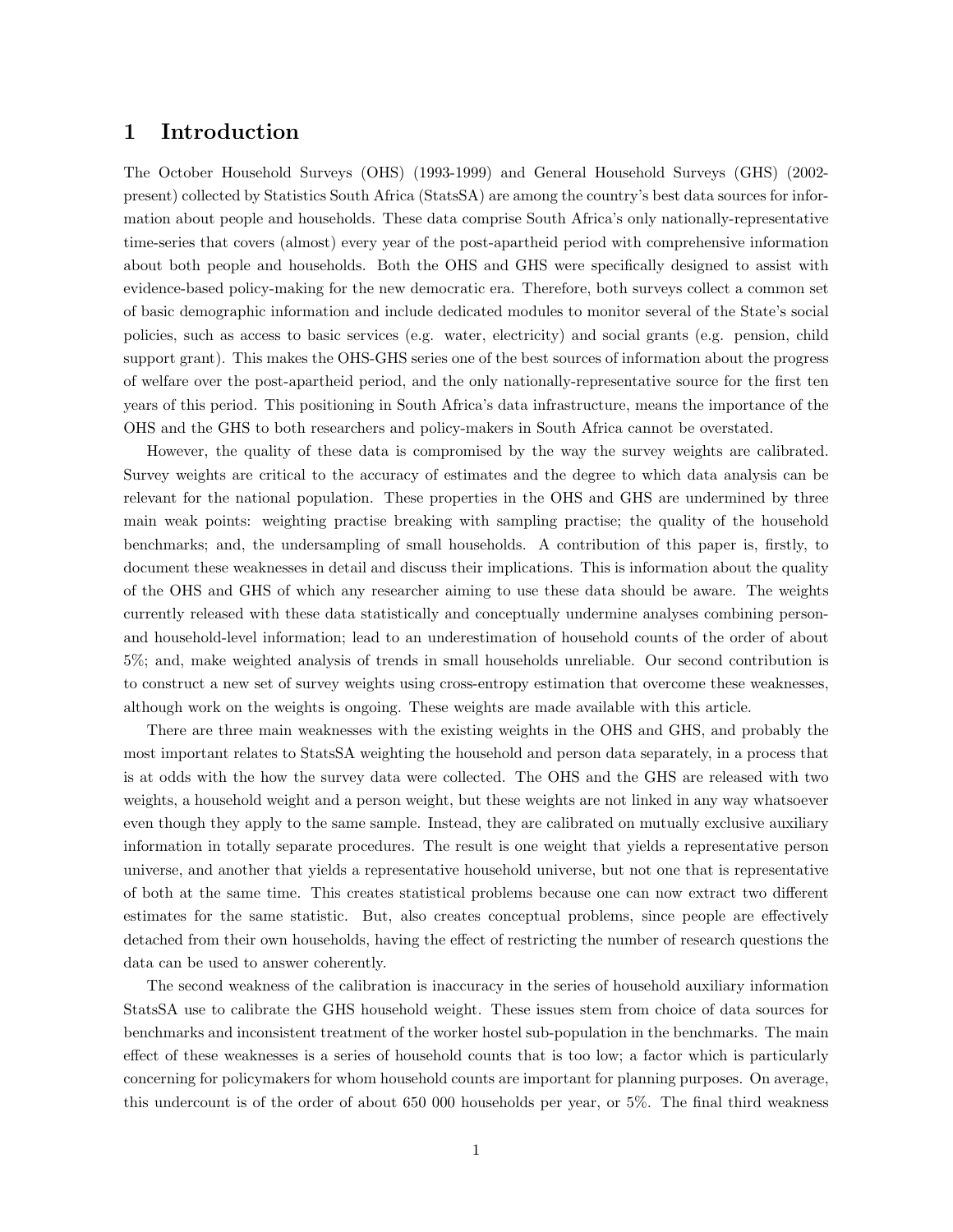with the survey weighting is that no compensation has been made for the chronic undersampling of small households. Since the household is the unit that is sampled, systematically missing certain types of households could lead to bias in a broad range of statistics. The serious undersampling of small households was first documented by Kerr & Wittenberg (2015) in the OHS era and we show this has continued in the GHS era. The gap in the total number of single-person households in the country as measured by the censuses versus the OHS-GHS widens over time, so that by 2011 the GHS underestimates the count by about 800 000 households, or 25%. Single-person households were the household type that grew the fastest between the 1996 and 2011 censuses; however, inadequacies with the survey weights mean the OHS-GHS data cannot be used to study this important constituency reliably.

Taken together, these three weaknesses with the survey weights represent a considerable cost to the country's research agenda; to the quality of information feeding into policy-making; and, to the public funds spent on the collection of these data. Fortunately, these costs are not insurmountable. The nature of the calibration process, as well as, the fact that it is undertaken after a survey is collected means it can be remedied relatively painlessly compared to other influences on data quality, like survey design or sampling errors. In this paper, we use cross-entropy estimation to reweight a stacked version of the OHS and GHS between 1995 and 2011 to address each of the three weaknesses. In the first case, we combine the information StatsSA use in two separate calibration processes, into one procedure. It was not apparent at the outset that this could practically be done because, as far as we know, StatsSA have never released survey weights calibrated using both auxiliary person and household information at the same time. This also makes this type of reweighting slightly different to work by (Branson & Wittenberg 2014) and Kerr et al. (2019) who reweight StatsSA labour market data on person auxiliary information only.<sup>1</sup> To target the second two weaknesses, we improve the quality of the series of household count benchmarks; and explicitly constrain the calibration on the number of one-, two-, and three-person households.

The new cross-entropy weights cohere with sampling practise, thereby restoring the mutual representativeness of people and households and recovering the number of questions these data can be coherently employed to answer. An immediate output is a set of survey weights released with this article freely available on data repository site, DataFirst. Advantages of these new weights include a benchmarked series of total household counts extending back into the OHS era for the first time; and a benchmarked series of single-, two-, and three-person households, for the first time for the GHS. The series of person and household counts we present here are also the first time such a complete series of counts for the post-apartheid period has been presented that are benchmarked on both person and household auxiliary information. The reweighting goes a long way towards improving the data quality of the OHS and the GHS, but is neither a panacea for data quality issues in these data, nor without its own challenges and limitations. The work described here is our progress so far on an ongoing project to improve the survey weights in the OHS and the GHS.

In the next section we introduce the OHS and GHS data in more detail and then describe what a weighting practise consistent with sampling practise would look like in Section 3. Section 4 then details weaknesses with the current weighting practise in the OHS and GHS. Our method for recalibrating the weights is described in Section 5. The performance of our new weight on selected statistics is presented in Section 6. We discuss one of the limits of our weights in Section 7. Section 8 concludes.

<sup>&</sup>lt;sup>1</sup>Kerr et al. (2019) release their weight in the Post-Apartheid Labour Market Series (PALMS). Groundwork for the PALMS weight comes from the series constructed by Branson & Wittenberg (2014)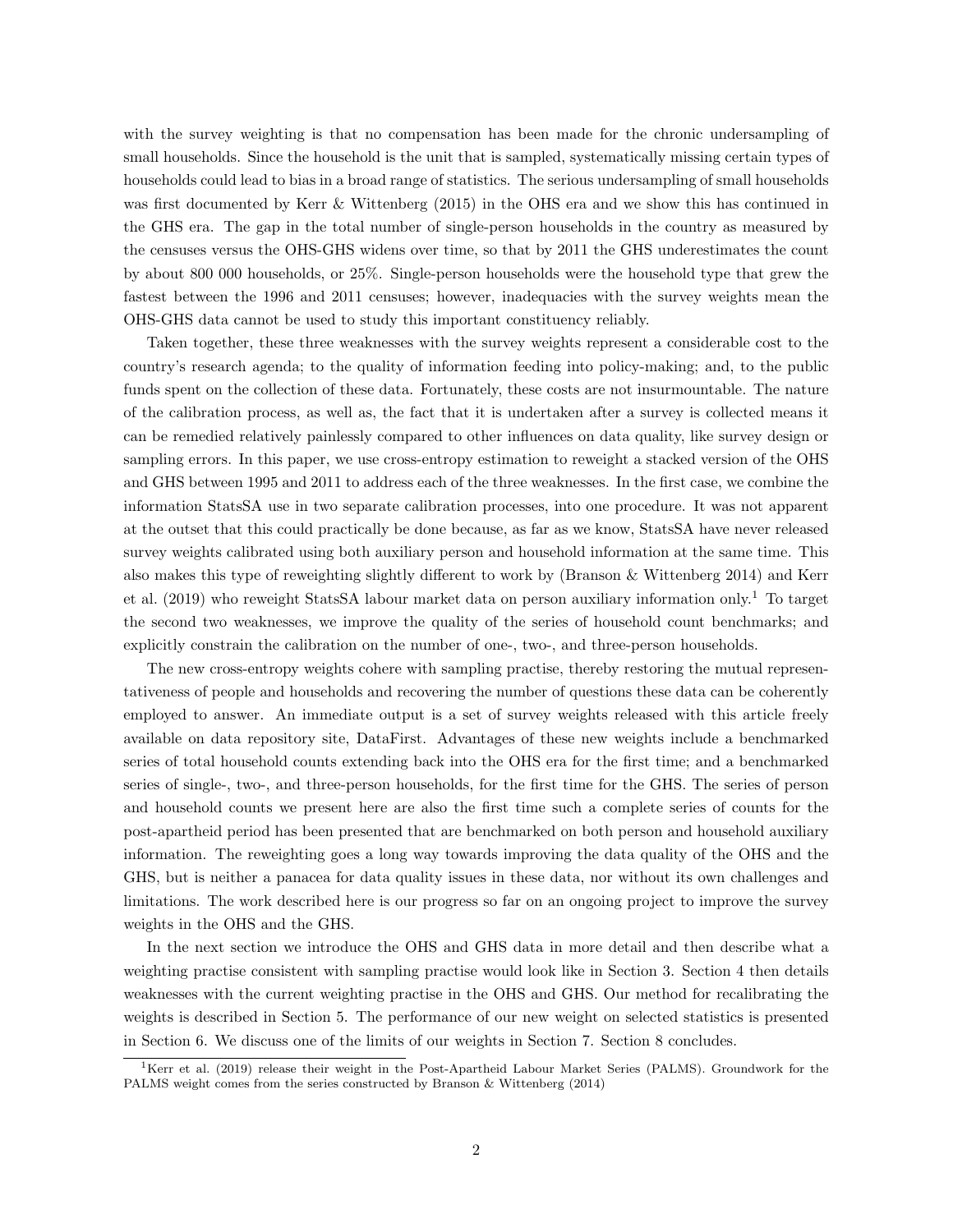## 2 The OHS and GHS data

#### 2.1 The surveys

The OHS is the only large nationally representative annual household survey undertaken by StatsSA in the period 1994-1999.<sup>2</sup> The OHS covered a wide range of topics from core socio-demographic information to detailed labour market outcomes. After 1999, the OHS was conceptually split into the Labour Force Surveys (LFSs) and General Household Surveys (GHSs). The former ran bi-annually and focused on the labour market outcomes; whilst the GHS - which only launched in 2002 - focused on the sociodemographic outcomes and continued to run annually. The OHS and the GHS collect both person and household information and have modules dedicated to monitoring government social policies, such as access to social grants and basic household services. Both the OHS and the GHS are cross-sectional and survey approximately 30 000 dwelling units based on about 3 000 Primary Sampling Units drawn from the Master Sample of enumerator areas used during the most recent census at the time. Exceptions are that the 1996 and 1998 October Household Surveys only surveyed about 16 000 and 20 000 dwelling units, respectively, due to budget constraints. A stratified, two-stage cluster sampling design is employed in each case, stratified at the provincial level.<sup>3</sup>

Between these two surveys then, we have large samples of nationally representative cross-sectional data on individuals and households for every year in the period 1994-present, with the exception of 2000 and 2001. In terms of time coverage, this represents South Africa's most comprehensive nationallyrepresentative time-series for the post-apartheid period. We combine 15 releases of the OHS (1995-9) and GHS (2002-11) surveys (StatsSA 2010-2013, 2011-2018b) into what we call the OHS-GHS series by merging person and household information; stacking the cross-sections by year; cleaning and harmonising a subset of variables; and, keeping both the household weight from the household files and the person weight from the person files. The result is a data set of about 1.5 million people and 385 thousand households spanning the period 1995-2011, with the exception of 2000 and 2001. Our reasons for choosing this time period are explained when we describe our method in Section 5.

## 3 Calibration: why it matters and why it is complex

Survey weights are an essential aspect of data quality and it is standard practise for national household surveys to be released with calibrated weights. For example, attention is usually dedicated to achieving a consistent and reliable series of population and household counts over time in this type of time-series cross-sectional survey data, and survey weights are a key part of curating these series. Survey weights are scaling factors assigned to each unit of observation to make the sample representative of the surveyed population so that statistics estimated from the sample satisfactorily approximate what they would have been had they been estimated from a census (Deaton 1997). Ensuring that the sample is representative of the population, or sampling frame, has received a lot of scholarly attention in recent decades and is the

<sup>2</sup>OHS data exist for 1993, but we exclude this year because the 1993 survey had a different sampling frame to the later surveys in that it excluded what were then the independent homelands of Transkei, Bophuthatswana, Venda, and, Ciskei.

<sup>3</sup>The 2004 Master Sample used for GHS 2005-7 was stratified at the district council level, although StatsSA caution that the data is not representative at this level and more recently released versions of the GHS for 2002-2007 do not include a district council variable (DataFirst 2015).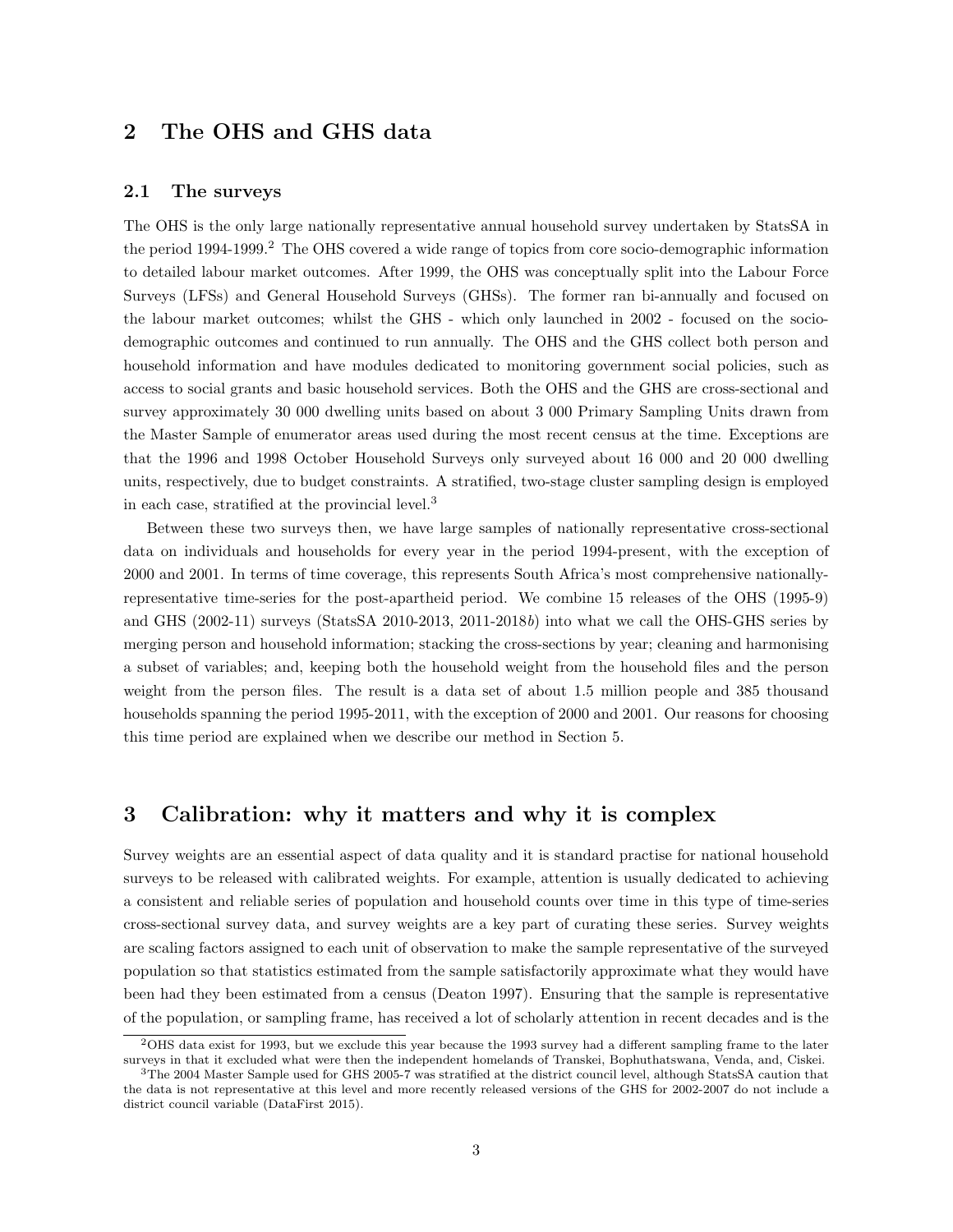topic of an extensive academic and practical literature (Deaton 1997, Deville 2000, Lavallée & Beaumont  $2015$ , Deville & Särndal 1992).

There are usually three steps to this process: (1) assigning the design weights which account for probability of a unit being selected for sampling, dependent on survey design; (2) adjusting the weights to compensate for units that were selected to be surveyed but were not surveyed for some reason (e.g. non-response; non-coverage); and (3) tuning the weights so that estimates from the weighted sample reflect known population totals, often taken from a census, in a process known as calibration (Lavallée & Beaumont 2015). The statistical problem of calibration is that unnecessary randomness is introduced into estimation by the process of sampling and sampling design. The aim is to improve the quality of inferences in case a poor sample is selected by weighting the sample to make it as representative as possible of the true population. In the event that the true population is the country population, this process strengthens the degree to which the data is 'nationally-representative', a valued feature of the OHS-GHS data.

Calibrating weights is not as objective a process as obtaining the design weights which depend entirely on the survey design (Deaton 1997). By contrast, calibration is essentially a modelling problem and the modelling can be of better or worse quality, depending on the standard of the auxiliary information available and the modelling decisions made by the survey statistician. Modelling choices include specification of the distance function; choice of constraints from the auxiliary data; as well as, the level of disaggregation of the constraints. On the one hand, the more constraints that are used (e.g. age, region, race) and the more detailed (e.g. finer age bands, more disaggregated regions), the closer the sample should get to resembling the true population and the more precise your estimates. However, too many constraints relative to raw sample size can undermine the computing of the calibration and introduce other small sample biases as the sample is cut into finer and finer cells (Deville  $&$  Särndal 1992). The calibration process can fail if too many constraints are being imposed on the data; or, if the requirements of the constraints are too onerous for the calibration to meet at once.

Furthermore, if the external source providing the known population totals is of poor quality or the sampling errors from non-coverage or non-response are large and difficult to overcome, the calibration will be undermined or introduce unintended distortion elsewhere. In these cases, calibration can create as many problems as it tries to solve (Smith 1991). The survey statistician thus faces a trade-off between improvement in the accuracy of a core set of estimates; the potential distortion caused by the calibration; and, the practical feasibility of the calibration procedure, itself. In the following section, we discuss three areas in which the calibration of the survey weights in the OHS-GHS series is compromised, undermining the quality of the OHS-GHS series overall and the extent to which it is representative of the population. These are: weighting practise breaking with sampling practise; the quality of the household benchmarks; and, the undersampling of small households.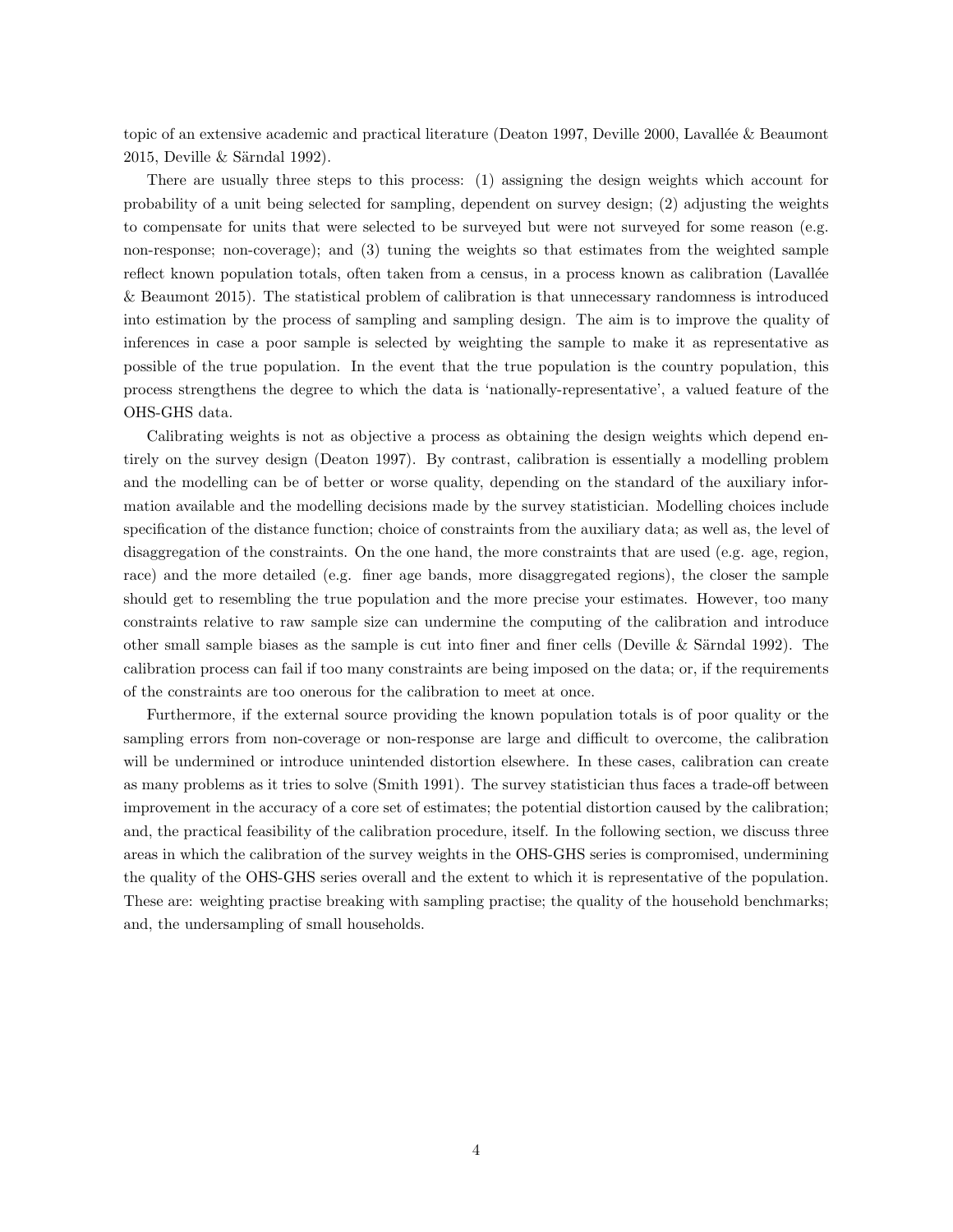## 4 Problems with the survey weight calibration in the OHS-GHS series

#### 4.1 Breaking with sampling practise: the two-weight system

Probably the most fundamental problem with the weights in the OHS-GHS is that weighting practise breaks with sampling practise. This should never be the case because weighting procedure should be informed by sampling procedure which dictates the relationship between different units of analysis, such as people and households. Sampling practise for both the OHS and the GHS is that, if a household is selected for sampling, every person in that household is surveyed. This produces two implications for the surveys weights. Firstly, survey weights should be 'integrated': members of the same household should have the same weight. Secondly, there should also be no distinction between person and household weights because the chance a person will be sampled equals the chance their household is sampled. In other words, there should be one weight in the data, equal within households. In cases where household and person data is released in separate files, like the OHS and the GHS, the weight for a given household in the household file should equal the weight for a member of that household in the person file. This is almost never the case in the OHS or the GHS.

When calibrating the survey weights for the OHS, StatsSA calibrated the person weights in such a way that people within a household had different weights, i.e. weights were not integrated (Branson & Wittenberg 2014). This raised the problem of what the household weight should be and resulted in the release of a separate household weight (and for most years of the OHS it is unclear how the final household weight was calibrated<sup>4</sup>). The survey weights for the GHS have undergone a series of updates, during which StatsSA reweight the entire historical series. As of the most recent update in 2017, the procedure is to weight the person and household information in separate procedures. The person file includes a person weight calibrated on person demographic information from the Mid-Year Population Estimates (MYPE). The household file includes a household weight benchmarked using household headship rates from the 2001 census 10% samples, the 2007 Community Survey, and the 2011 census 10% sample. In other words, the information used to calibrate one weight, never enters the calibration of the other weight, effectively totally de-linking a representative person universe from a representative household universe.

This creates two overarching problems: noise is introduced into estimation, and and an incoherent conceptual framework is embedded in the data set. The first point relates to the fact that one can reach a different estimate for the same statistic, e.g. total household counts, depending on whether one uses the person or household weight, even though one is using the same sample. To illustrate this, we present Figure 1 which uses the OHS-GHS series to plot trends in some key demographic statistics using both weights. Looking at Panel A plotting total household counts, the data essentially provides two answers to the question 'how many households are there in South Africa in 2005?'. In this case, the household-weighted series has clearly been benchmarked so it might be clear that researchers are meant to choose the answer weighted by the household weight. The opposite is true for the counting up the total population in Panel B. However, this choice gets much murkier when considering statistics that are combinations of both person and household information, such as those plotted in Panels C and D.

<sup>4</sup>For example, metadata from years 1997-9 describes designing the household weight, but only post-stratifying the person weight (StatsSA 1997, 1998, 1999). In 1994, though, the weight of the household head was used as the household weight (Wittenberg 2008).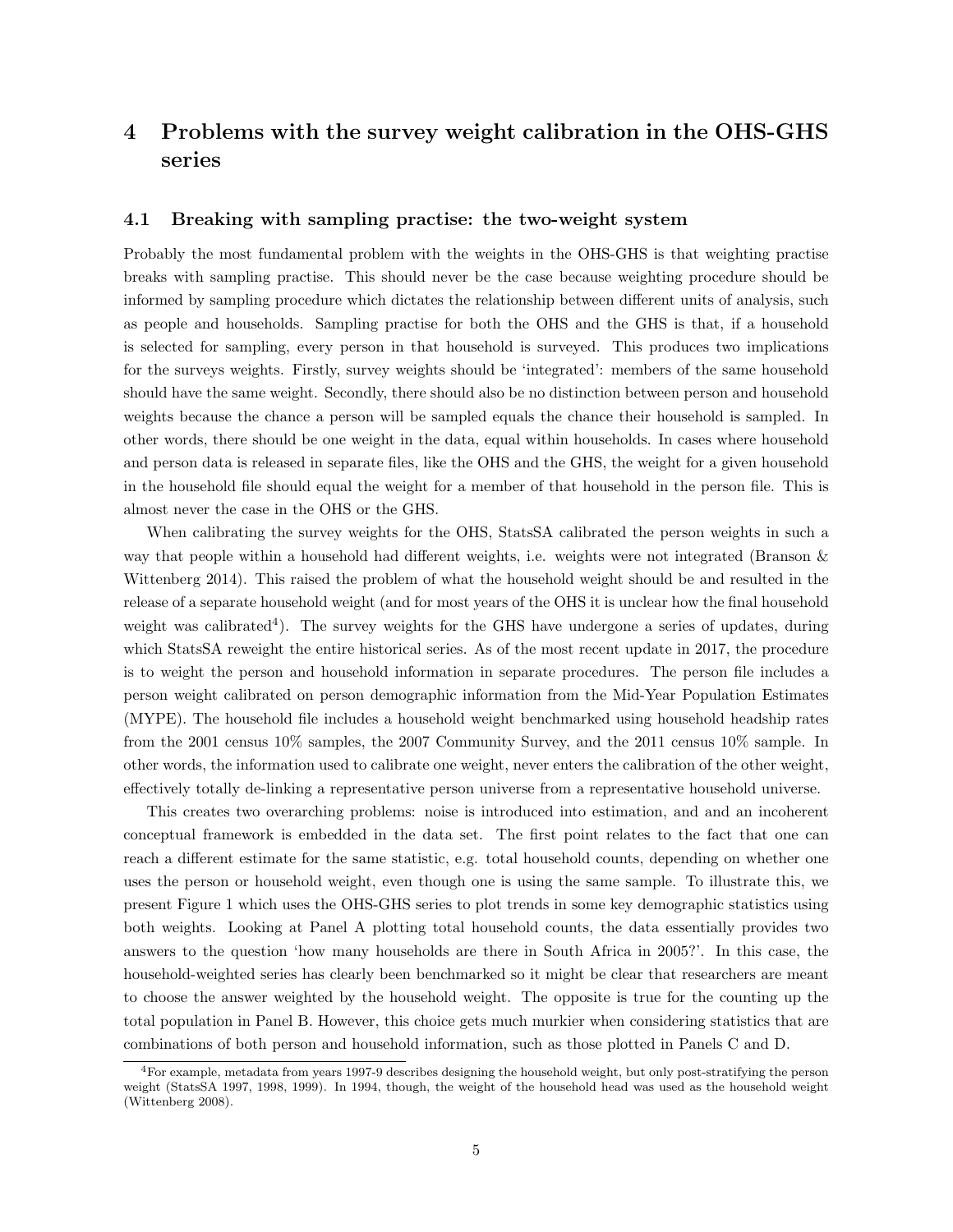

Figure 1: Trends in selected statistics in the OHS-GHS series

Notes: own calculations using the OHS-GHS series. HHW = StatsSA household weight. PW = StatsSA person weight. All StatsSA weights are from the latest 2017 reweighting. StatsSA benchmark = Panel A: sourced from StatsSA Headship Model based on the census 10% samples for years 1996, 2001, and 2011 and the 2007 Community Survey; Panel B: StatsSA Mid-Year Population Estimates; Panels  $C + D$ : own calculations using the census 10% samples for 1996, 2001, and 2011, and the 2007 Community Survey and using the same definitions for the person and household sample as the StatsSA Headship Model. In Panel C, household size is the person-weighted population count divided by the household-weighted household count. In Panel D, the headship rate is the household-weighted number of households divided by the person-weighted count of the population aged 15+ years.

In Panel C, we plot average household size which could be described as a household attribute, but is defined by the count of people per household. In Panel D, we plot headship rates. Being a household head is a person attribute, but because there is one head per household in this data, the count of heads must tally with the count of households. It is much less obvious which series provides the 'correct' answer in Panels C and D; relatedly, neither series adequately meets census benchmarks. If researchers want to weight headship rates, for example, they are forced to confront the absurd-sounding choice of whether this is more of a person outcome or a household outcome? This question makes no sense because these outcomes cannot be neatly divided into person-only and household-only; they are inseparably related to each other. It is far from obvious how one is meant to mediate between these two weights in these cases.

This brings into sharp focus the second problem, which is that conceptually researchers have to choose between weights that either yield a representative person universe or a representative household universe, but not both at the same time. Estimates from the OHS or the GHS are only reliable for analysis that is person-level only, household-level only, or in-sample. But, weighted estimates from these data are not reliable and analysis is not conceptually coherent for any type of analysis that requires consistency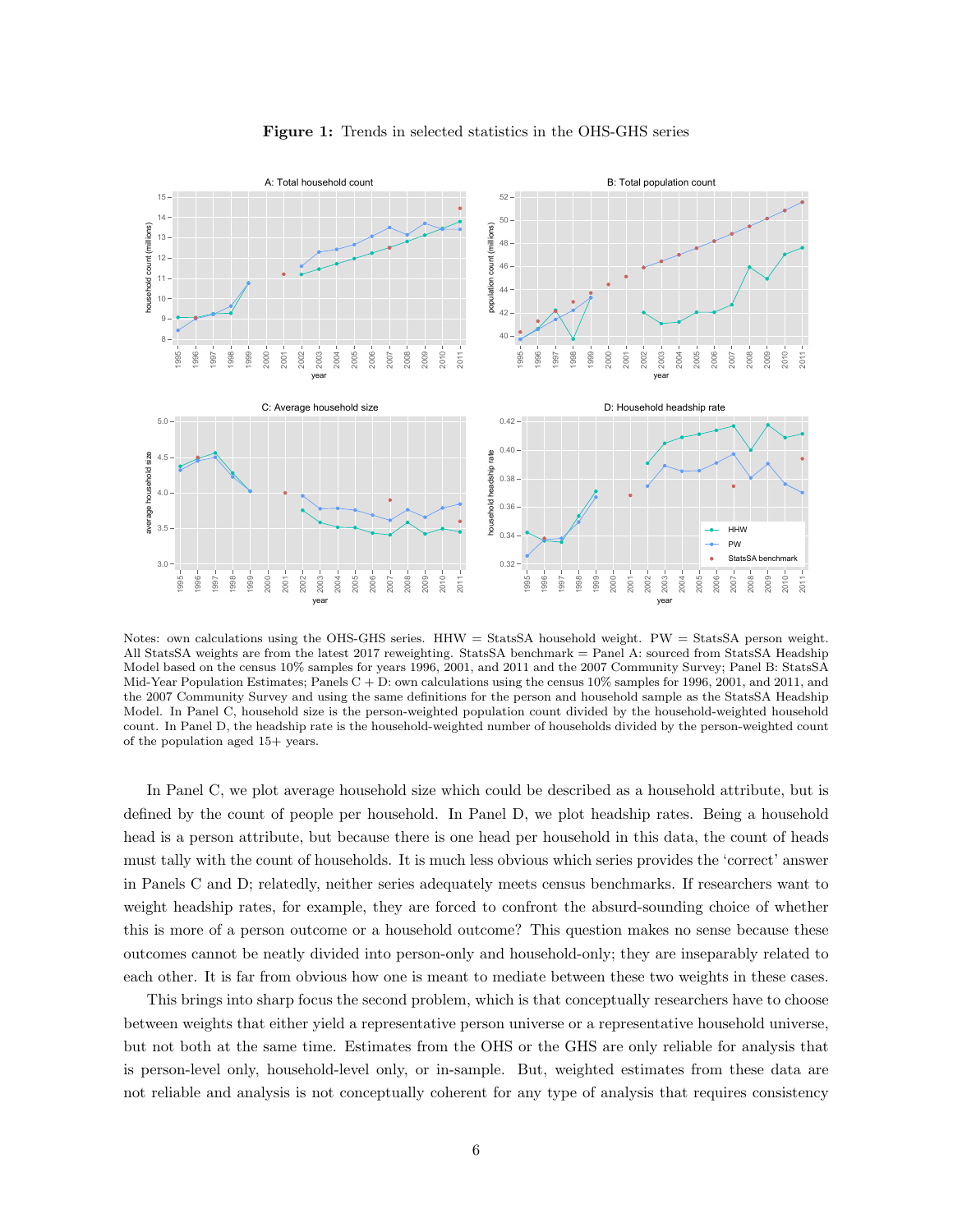between the person and household level. Such consistency is a prerequisite for an extensive number of research questions and some of the most important for tracking the progress of the post-apartheid project. For example, this would include any type of welfare analysis using a statistic like per capita household income, which uses household information to draw a person-level conclusion. It also hampers extrapolation from individual receipt of wages or social grants (which the GHS is particularly good at collecting) to household-level welfare - an exercise that has been especially important for planning emergency relief for the Covid-19 pandemic. Analysis making the opposite inference is also affected; for example, how the roll-out of basic services to households (e.g. electricity) impacts individual welfare. Essentially, our ability to understand how the social connections captured by the household mediate a plethora of critical social outcomes - education, physical and mental health, employment - is undermined. The effect of compartmentalising people and households is therefore to reduce the number of research questions these data can be used to answer consistently and coherently. Since this procedure is embedded in more than 20-years-worth of data, such an erosion of data quality counts as a considerable cost both to the country's research agenda and to the efficiency of public spending.

#### 4.2 Issues with the series of household count benchmarks

Besides the problems created by the two-weight system, there is another set of problems relating to the series of benchmarks StatsSA use for the household weights which are likely resulting in household counts that are too low. Household counts are not benchmarked in the OHS era, but the GHS household weight is based on benchmarks using the 2001 census, the 2007 Community Survey, and the 2011 census. We again present the series of total household counts in Figure 2, this time with annotations about corrections we have made in our Cross-Entropy Weight (CEW) Benchmark series.

#### 4.2.1 The distorting effect of the Community Survey 2007

StatsSA include the 2007 Community Survey (CS2007) as a household count benchmark for the GHS household weight, even though it is not a census, but a larger-than-usual household survey. It is clear from Figure 2 that the CS2007 is out of step with the rest of the census and is distorting the householdweighted trend by pulling it lower than it should be. The CS2007 is also out of step with the census on a number of other statistics, especially single-person households. We omit this benchmark when constructing the CEW Benchmark series.

#### 4.2.2 Inconsistent treatment of worker hostels

Another reason the GHS series of household counts is too low is because worker hostels were omitted from the household count for the 2001 benchmark, but included for 2011. The OHS and the GHS survey the 'population in households' which is the population that can sensibly be separated into distinct households. This includes people living in private residential units and people living as households in worker hostels.<sup>5</sup> The StatsSA benchmark count for 2001 only counted private residential households (11.2 million) and

 $5$ This excludes two other sub-populations: people living in institutions (e.g. hospitals, prisons, military barracks), and people living in collective living quarters that cannot be clearly delineated into separate households (e.g. student residences, residential motels, homes for the aged).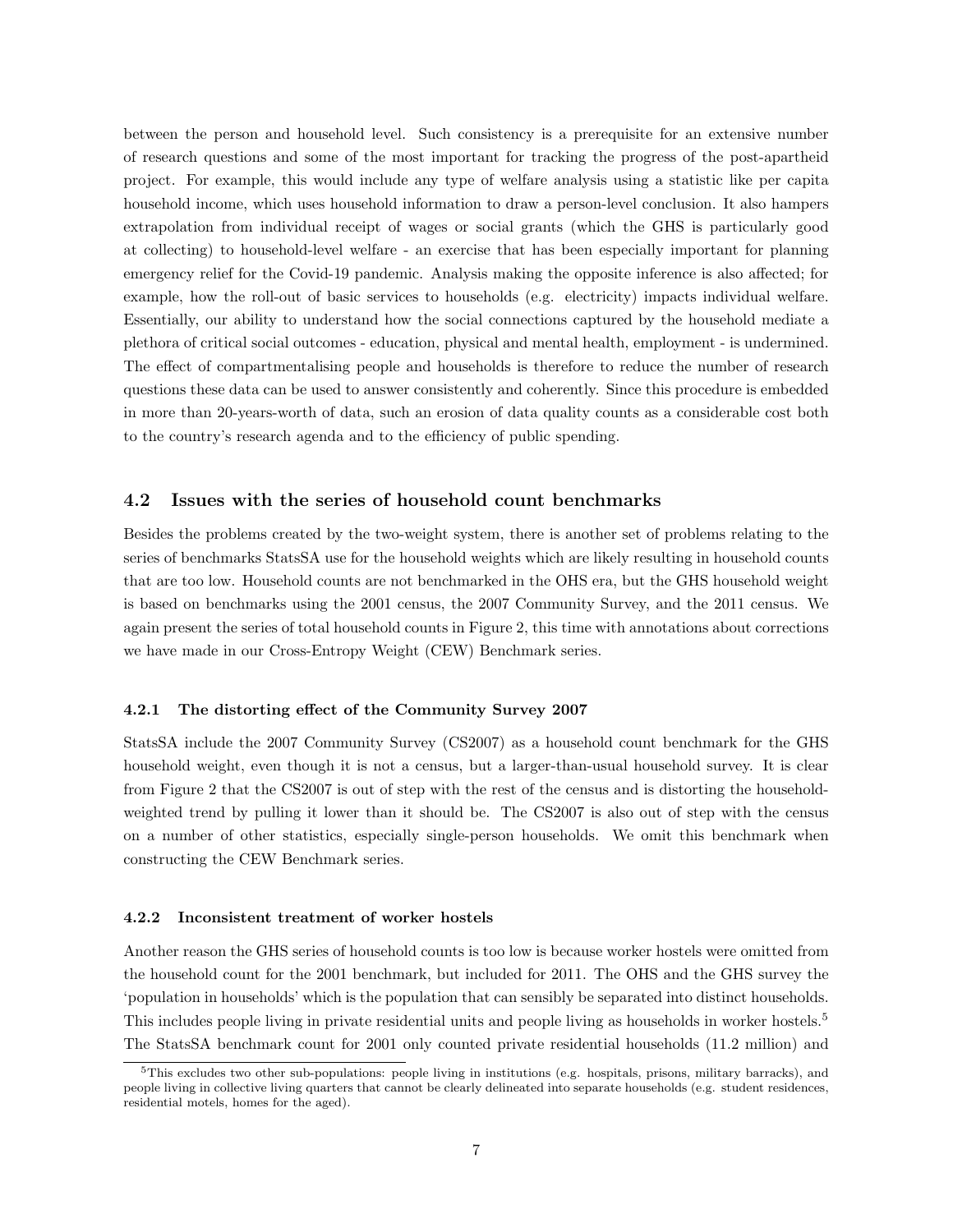

Figure 2: Inspecting the series of benchmarks for household counts

Notes: own calculations using the OHS-GHS series. HHW = StatsSA household weight. PW = StatsSA person weight. All StatsSA weights are from the latest 2017 reweighting. StatsSA benchmark = Panel A: sourced from StatsSA Headship Model based on the census 10% samples for years 1996, 2001, and 2011 and the 2007 Community Survey. CEW Benchmark  $=$  own calculations using the census 10% samples for years 1996, 2001, and 2011.  $*$  households in worker hostels are not observable in the 1996 census 10% sample, this estimate is based on the 9 million private residences plus an inflation for worker hostels based on a projection from census 2001.

excluded the additional 400 000 households in worker hostels. In 2011 though, the benchmark is a count of 14.5 million households in private residential units and worker hostels. StatsSA have not benchmarked household counts in the OHS era, although the household weights in the 1996 OHS meet the census estimate. Note, however, that the 1996 census did not sample households within worker hostels so this census estimate is for private residences only. For our CEW Benchmark series, we construct a total household count estimate for 1996 that is consistent with the rest of the series in its inclusion of both private residences and worker hostels. Our estimate is based on back-projecting the share of worker hostels in the household count using census 2001, following a similar procedure by Machemedze et al. (2007). More detail on this inflation is in Section 5.

#### 4.3 Undersampling of small households

Because the household is the unit that is sampled, attention should be paid to whether certain household types are being systematically missed. Small households have been chronically undersampled in the OHS and the GHS, and no compensation has been made in the calibration of the survey weights to account for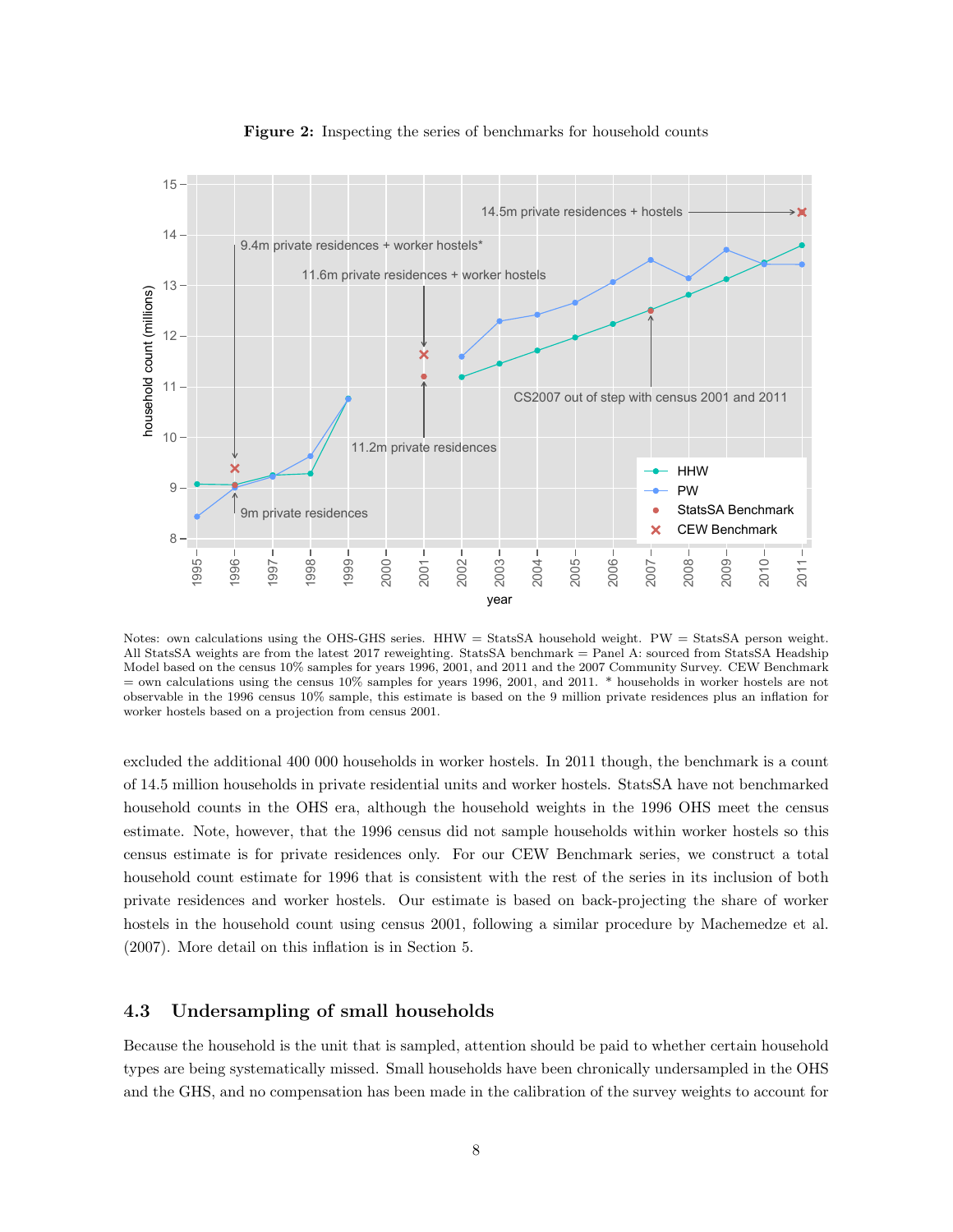this. Figure 3 charts the share of households that are single-person in the OHS-GHS series, along with the StatsSA Benchmark and our updated CEW Benchmark. Change in Master Sample (MS) is indicated by red vertical lines. The gold sample line shows how single-person households have been underrepresented in the unweighted sample.

This problem originally arose in the 1994-1998 OHS owing to fieldwork design as documented by Kerr & Wittenberg (2015). Fieldworkers were instructed to only sample one household per dwelling unit with probability of selection proportional to size, meaning that smaller households (e.g. domestic workers living on an employer's property or backyard shack dwellers) were systematically missed. Single-person households occurred at a rate of  $16\%$  in the 1996 census and 18% when inflating for worker hostels; but, only 9% in the OHS 1996 household sample meaning they were occurring at half the rate they should have by the latter benchmark. From OHS 1999, fieldworker practise was improved by instructing fieldworkers to sample every household on a dwelling unit, amongst other changes (Kerr & Wittenberg 2015). In accordance with this change, the incidence of single-person households increases and moves closer to the benchmark's trend in 1999.



Figure 3: The share of households that are single-person in the OHS-GHS series

Notes: own calculations using the OHS-GHS series. HHW = StatsSA household weight. PW = StatsSA person weight. All StatsSA weights are from the latest 2017 reweighting. sample = unweighted estimates in the OHS-GHS series. StatsSA Benchmark = own calculations using the census 10% household samples for the 1996, 2001, and 2011 census and the 2007 Community Survey. CEW Benchmark = own calculations using the census 10% household samples for the 1996, 2001 and 2011 census, and including an inflation of the 1996 estimate to account for worker hostels. Vertical lines correspond to change in Master Sample (MS).

The GHS period began with healthy levels of small-household sampling, particularly 2002-2004, when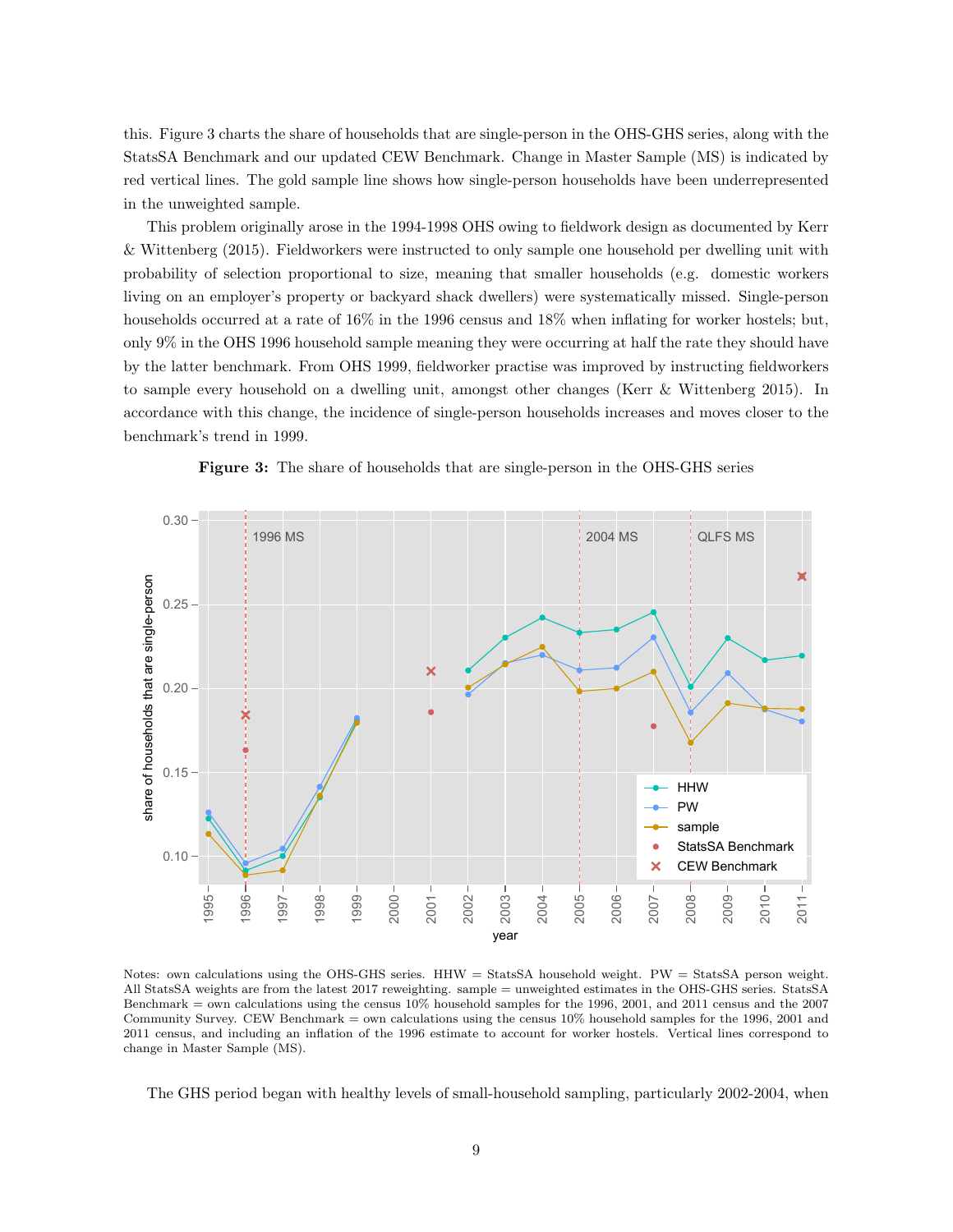sampling was still based on the Master Sample drawn up from the 1996 census. However, with the change to the 2004 Master Sample in 2005, the incidence of single-person households lost ground and the gap between the sample and the CEW Benchmark widened substantially over time. This drop-off happened again with the onset of the QLFS Master Sample in 2008, so that by 2011, single-person households occurred in the GHS at a rate of about 18%, when they occurred at a rate of 27% in the census. Each new Master Sample in the GHS seems to adjust the series further downwards; although, the trend is increasing within each Master Sample (with the exception of the QLFS Master Sample which seems flat). Both the 2004 and QLFS Master Samples are based on the 2001 census (as is the sampling for CS2007). The 2008 GHS stands out for having particularly poor sampling of single-person households related to a higher-than-usual rate of dwelling units being missed in the collection of this survey, in general (StatsSA 2008).

Unfortunately, the StatsSA household weight (HHW) does not assist in correcting this series and instead mirrors the trend traced by the unweighted sample. Looking at the HHW series in isolation, one would struggle to identify that the incidence of single-person households was consistently increasing as in the CEW Benchmark series. The HHW series moves incongruously with the CEW Benchmark trend and instead overestimates the share of single-person households in the early GHS, only to seriously underestimate it later on, and muddy the direction of the trend in the process.

In this paper, our goal is to recalibrate the weights and account for each of these three problems. Firstly, we overcome the two-weight system by consolidating the information StatsSA use in two separate procedures, into one procedure. Secondly, we update the series of household benchmarks to be the CEW Benchmark series motivated in Figure 2. This series omits the distorting effect of CS2007 and consistently includes worker hostels in all years. Thirdly, we explicitly constrain the calibration on the number of one-, two-, and three-person households in order to mitigate the impact of the undersampling of small households. These changes are consolidated into a single cross-entropy calibration procedure, which we describe next.

## 5 Method

#### 5.1 The calibration procedure

Calibrated weights can be solved for by minimising a distance function between estimated population totals using the design weights and known population totals from an auxiliary data source (Deville 2000, Deville & Särndal 1992). The distance function can be defined in various ways, such as an a linear function (e.g. generalised regression, iterative raking); a multiplicative function (e.g. calibration to marginal totals in the CALMAR algorithm); or a minimum entropy measure. We use cross-entropy to calibrate the weights, meaning we use an entropy measure as our distance function. This technique gives identical solutions to iterative raking and, because it is run using a Stata program, compiles very quickly. This technique and the applied program we use, maxentropy from Wittenberg (2010), has been used to calibrate the National Income Dynamics Study (Wittenberg 2009) and the Post-Apartheid Labour Market Series (Kerr et al. 2019).

Given moment constraints and a normalisation restriction, cross-entropy minimises the information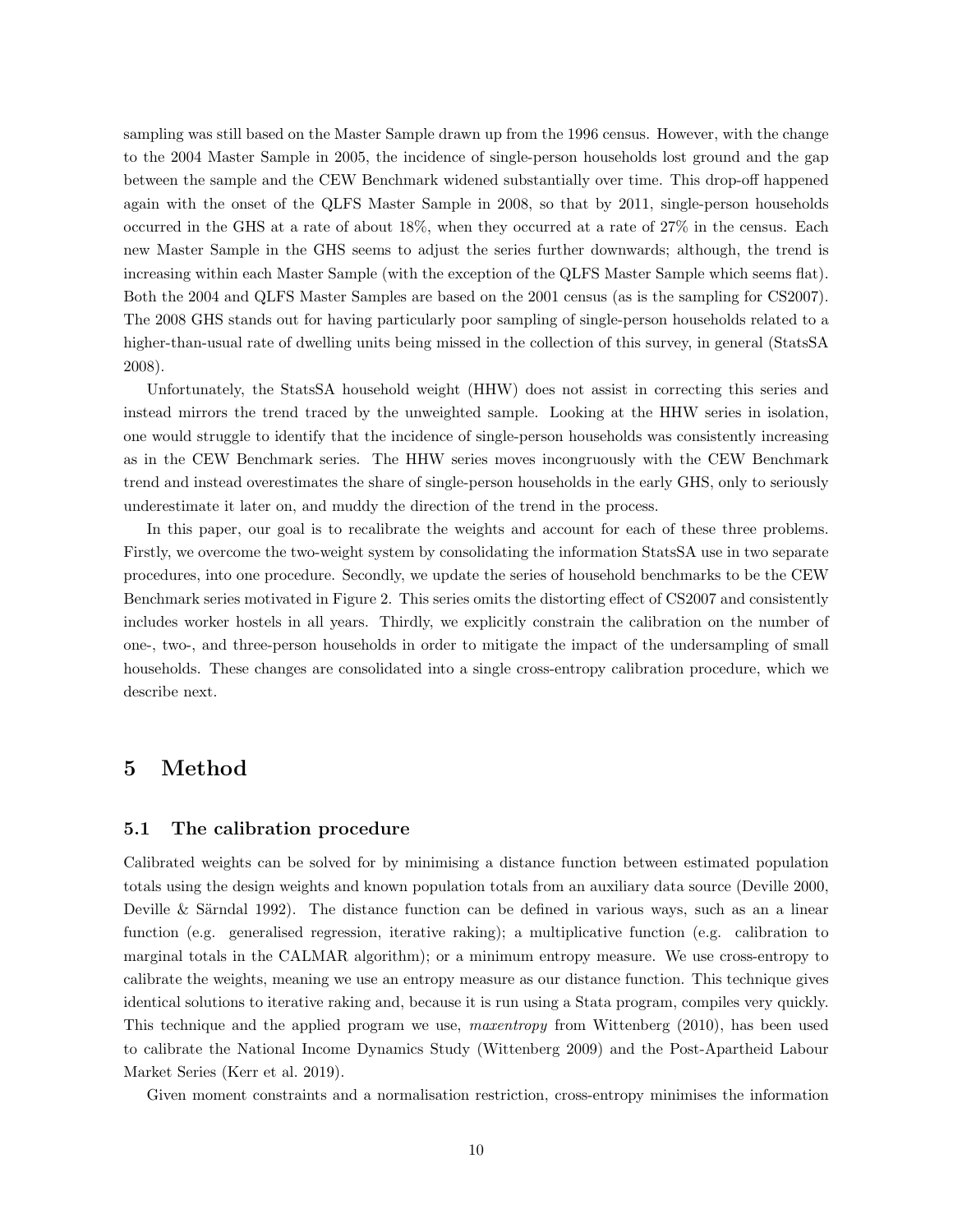$(I(p,q))$  needed to make the new distribution of weights (p) resemble as much as possible information we already have about what it should look like, which could be a distribution of existing StatsSA calibrated or design weights (q). This can be formalised as:

$$
\mathbf{I}(\mathbf{p}, \mathbf{q}) = \sum_{i=1}^{n} p_i \ln \left( \frac{p_i}{q_i} \right) \tag{1}
$$

where  $I(p,q)$  is minimised subject to:

$$
y_j = \sum_{i=1}^{n} X_{ji} p_i, j = 1, ..., J
$$
 (2)

$$
\sum_{i=1}^{n} p_i = 1\tag{3}
$$

where there are J population moments;  $y_i$  is the population mean of the random variable  $X_j$ ; and equation 3 is the normalisation restriction. This constrained optimisation problem can be solved by maximising the unconstrained dual cross-entropy objective function:

$$
L(\lambda) = \sum_{j=1}^{J} \lambda_j y_j - ln[\Omega(\lambda)] = \mathbf{M}(\lambda)
$$
\n(4)

where  $\Omega(\lambda)$  is given by:

$$
\Omega(\tilde{\lambda}) = \sum_{i=1}^{n} q_i \exp(\mathbf{x}_i \tilde{\lambda})
$$
\n(5)

Golan et al. (1997) show that this function behaves much like maximum likelihood. The function M can be characterised as an expected log likelihood where  $p(\lambda)$  is the exponent and the parameter is λ. The λ output acts as a measure of how informative the constraints were; or, how different the new distribution of weights, p, is relative to the underlying design weight distribution, q.

#### 5.2 The practical application

The sample for each year is obtained from the publicly accessible data set downloaded from South African data repository DataFirst's website (StatsSA 2010-2013, 2011-2018b). We use the maxentropy command from Wittenberg (2010) in Stata 16 to practically carry out the estimation. Table 1 summarises the sources and breakdown of various inputs for the calibration procedure. The distribution of prior information, q, comes from the design weights in the case of the GHS, and the calibrated weights in the case of the OHS. Design weights are not publicly released for either the OHS or the GHS. The design weights for the GHS period 2002-2011 were received in private correspondence between Martin Wittenberg and StatsSA. As a result of only having weights for this period, we only run the recalibration up until  $2011<sup>6</sup>$ 

The constraint matrix consists of 115 constraints, which enter as proportions of the total person pop-

<sup>6</sup>Although we plan to continue investigating, it appears there are no design weights still on record for the OHS at StatsSA.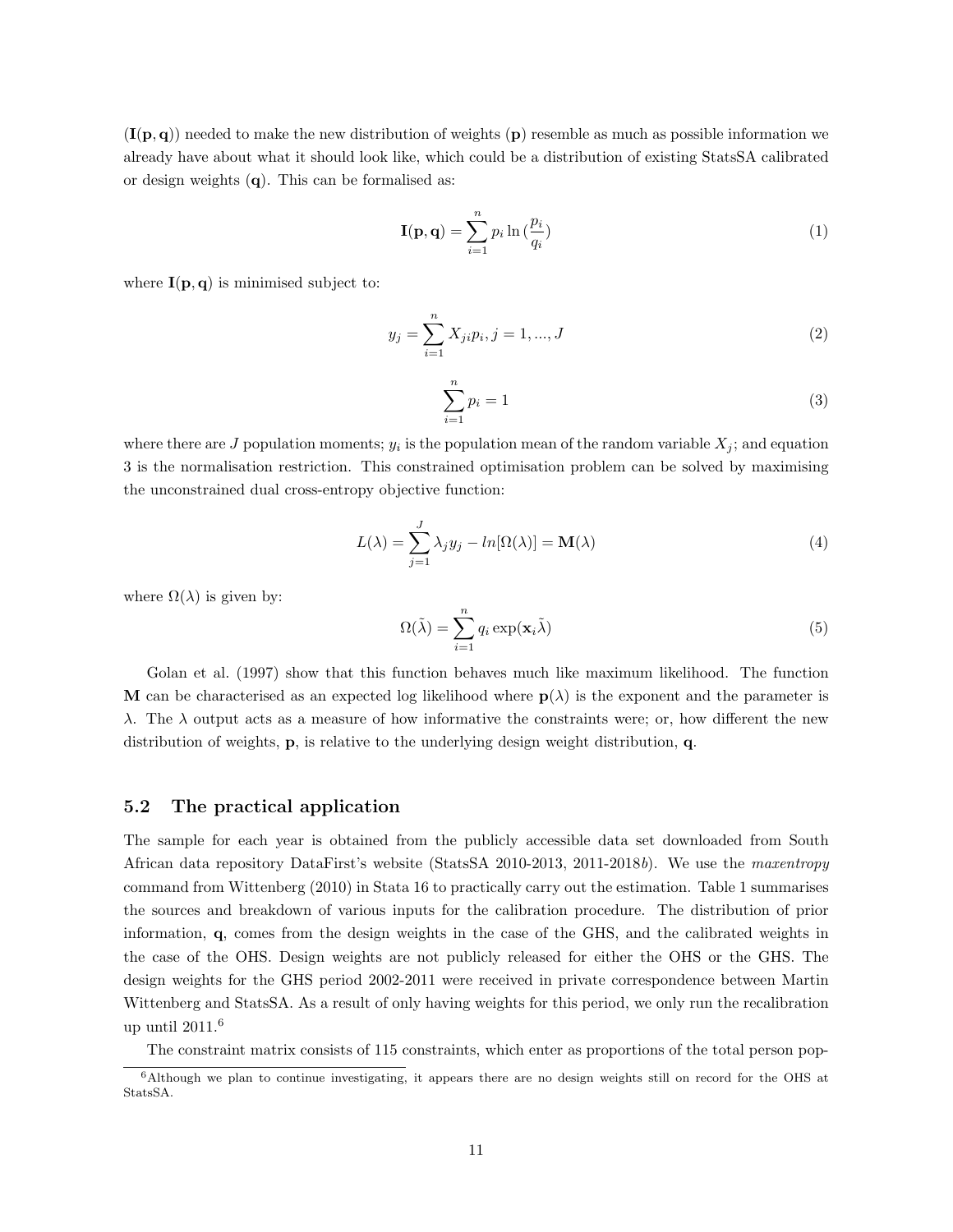Table 1: Breakdown and sources of constraints

|                                                                                            | <b>OHS</b>                                                                                                                                                             | <b>GHS</b>    |
|--------------------------------------------------------------------------------------------|------------------------------------------------------------------------------------------------------------------------------------------------------------------------|---------------|
| q                                                                                          | sampling weight                                                                                                                                                        | design weight |
| 63 age-sex-race person<br>8 province<br>32 age-sex-race HH head<br>12 race-hh size HH head | Back projections from DataFirst<br>Back projections from DataFirst<br>census $10\%$ samples $+$ 1996 inflated for WH<br>census $10\%$ samples $+$ 1996 inflated for WH | MYPE<br>MYPE  |

Notes: MYPE = StatsSA Mid-Year Population Estimates. WH = worker hostels. hhsize = one-, two-, and three-person households. Headship constraints are interpolated between census benchmarks.

ulation: 63 individual age-sex-race categories; 8 province categories; 32 age-sex-race household headship categories; and, 12 race-household size household headship categories (being one-, two- and three-person households).<sup>7</sup> The individual-level and province population moments come from StatsSA (2018a,c) MYPE, which are publicly available for the period 2002 to present on the StatsSA website (i.e. the GHS period). Population estimates for the OHS period came from back projections of the population from DataFirst (2018). This was necessary as StatsSA do not provide disaggregated-enough population estimates for our purposes for these years.<sup>8</sup>

The household moments come from our adjustment to household headship rates calculated by StatsSA for their household weight model, the StatsSA Headship Model, also received by private correspondence between StatsSA and Martin Wittenberg. StatsSA calculate these headship rates using the ten percent samples of the three censuses (1996, 2001 and 2011), as well as, the 2007 Community Survey. For reasons explained previously in Section 4, we omit the 2007 Community Survey. We also update the benchmark for 2001 to include worker hostels. This could not be done for 1996 because the census was not set up to collect households living in hostels. Following Machemedze et al. (2007), we use 2001 to inform us about what the levels of worker hostels might have been in 1996. The household headship constraints are based on 32 age-sex-race categories for household heads. We calculate the share of each category who were living in worker hostels in 2001 and use this proportion to inflate the constraints for 1996 accordingly. The biggest revision was to male Black African heads aged 0-34 years whose headship rate increased by 8.4%. To the extent that the share of people living in worker hostels declined between 1996 and 2001, this will be an underestimate. Once benchmarks for 1996, 2001 and 2011 have been calculated, we interpolate headship rates for intervening years.

Effectively, constraints enter as shares the new weights must reflect when adding up to the overall person total. The total household count is then inserted into the constraint matrix via the benchmarked share of the total population who are household heads. This series of cross-entropy weights is then incorporated into the OHS-GHS series. There are now three weights in the OHS-GHS series: the StatsSA person weight (PW); the StatsSA household weight (HHW); and the new cross-entropy weight (CEW).

<sup>7</sup>The 64th individual and 9th province category are excluded as these sets are mutually exclusive. There are eight age categories for individuals in intervals of ten years, beginning with 0 - 9 years and ending with those aged 80 years and above. There were four age categories for the household heads. These were 0 - 34 years; 35 - 49 years; 50 - 64 years; and 65 years and older. For the race-household size categories there were four race groups by three household sizes, being one-, two, and three-person, leading to 12 categories.

<sup>8</sup>The population was back-projected by applying an exponential model of population growth to StatsSA MYPE from 2002 onwards and using population growth rates from the Actuarial Society of South Africa (ASSA).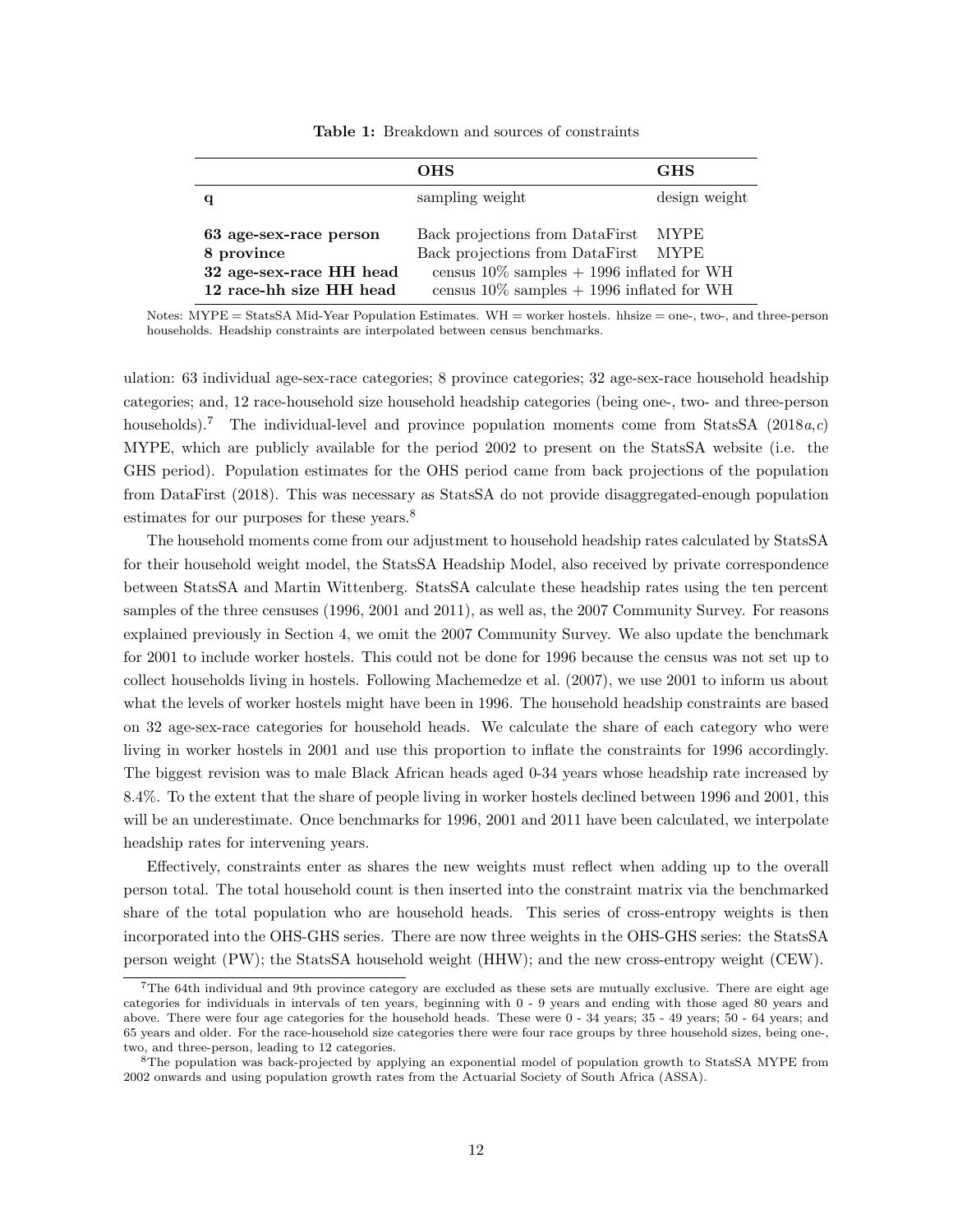## 6 Results

There are a number of ways to test the validity of the new weights, and not all of these are reported in this paper for reasons of space. For the purposes of this paper, we limit our description to how the CEW performs on producing series of key statistics, like counts of people and households. Figure 4 is a repeat of Figure 1, but with the addition of the CEW and its benchmark series. The numbers behind these figures for person and household counts are reported in Table 2 for a more detailed comparison. Quite clearly, the CEW outperforms the StatsSA weights in several aspects: it meets its benchmarks; it produces a smooth trend simultaneously for people and households; it produces a smooth trend for 'combination' variables in Panels C and D, implying consistency between people and households. The CEW series of household counts differs from the HHW series by being higher throughout the time period; and also benchmarked in the OHS era.



Figure 4: Performance of the CEW on key demographic statistics

Notes: own calculations using the OHS-GHS series. HHW = StatsSA household weight. PW = StatsSA person weight. All StatsSA weights are from the latest 2017 reweighting. CEW = cross-entropy weight. StatsSA benchmark = Panel A: sourced from StatsSA Headship Model based on the census 10% household samples for years 1996, 2001, and 2011 and the 2007 Community Survey; Panel B: StatsSA Mid-Year Population Estimates; Panels C + D: own calculations using the census 10% samples for 1996, 2001, and 2011, and the 2007 Community Survey and using the same definitions for the person and household sample as the StatsSA Headship Model. CEW Benchmark = Mid-Year Population Estimates (2002-2011) and back-projections from DataFirst (1995-2001) in Panel B. Panels A, C and D: own calculations using the census 10% samples for 1996, 2001, and 2011, inflating the 1996 and 2001 estimate for worker hostels. Average household size benchmark = the person-weighted population count divided by the household-weighted household count. Headship rate benchmark = the household-weighted number of households divided by the person-weighted count of the population aged 15+ years.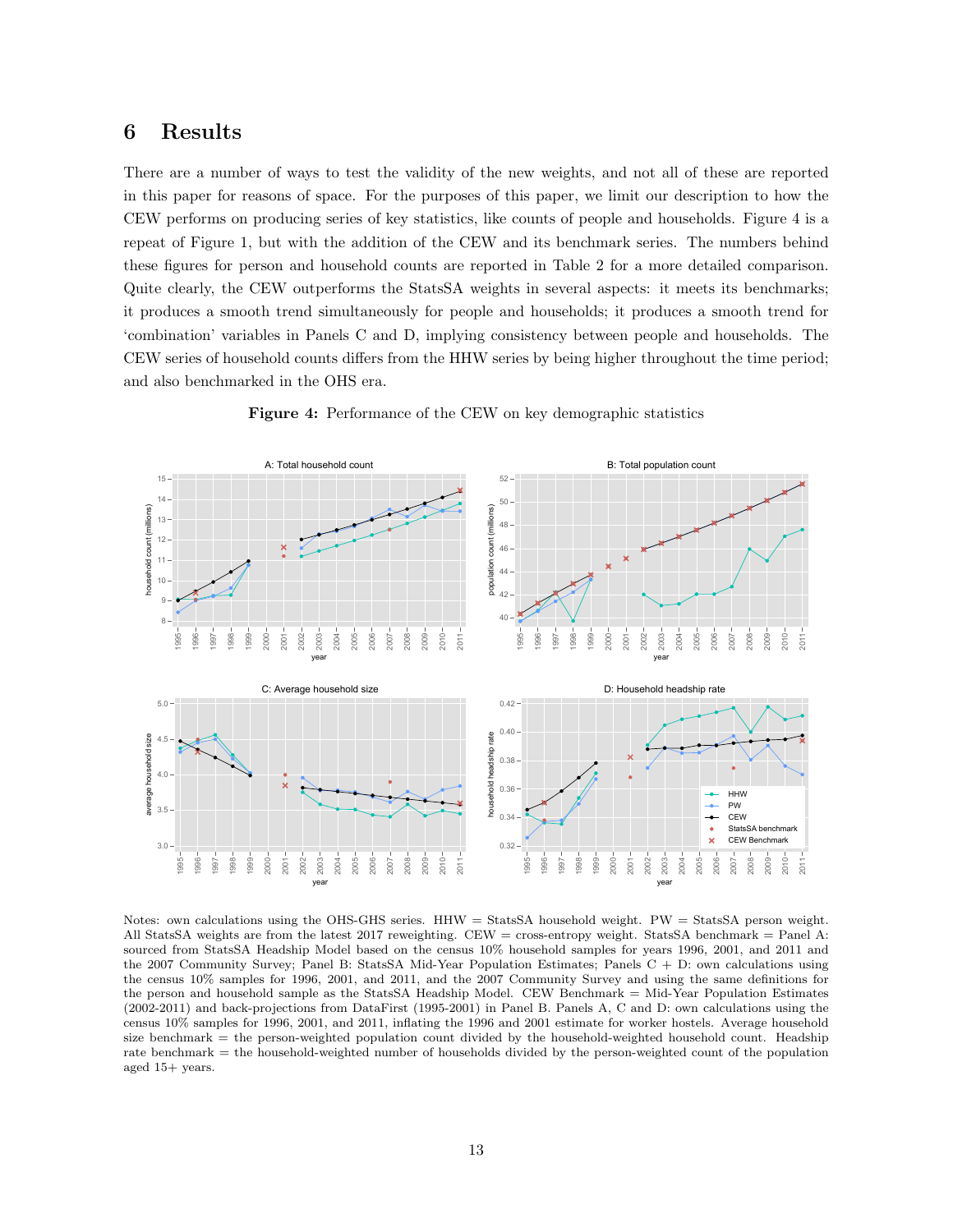|             | Household counts (millions) |            |            |            |        | Population counts (millions) |       |       |             |
|-------------|-----------------------------|------------|------------|------------|--------|------------------------------|-------|-------|-------------|
| year        | <b>PW</b>                   | <b>HHW</b> | <b>CEW</b> | StatsSA Bm | CEW Bm | <b>PW</b>                    | HHW   | CEW   | <b>MYPE</b> |
| 1995        | 8.44                        | 9.08       | 9.02       |            |        | 39.73                        | 39.72 | 40.35 | 40.4        |
| 1996        | 9.01                        | 9.07       | 9.48       | 9.06       | 9.39   | 40.58                        | 40.64 | 41.29 | 41.3        |
| 1997        | 9.23                        | 9.26       | 9.93       |            |        | 41.44                        | 42.24 | 42.14 | 42.1        |
| 1998        | 9.63                        | 9.29       | 10.43      |            |        | 42.23                        | 39.74 | 42.96 | 43.0        |
| 1999        | 10.76                       | 10.77      | 10.96      |            |        | 43.33                        | 43.32 | 43.73 | 43.7        |
| <b>2000</b> |                             |            |            |            |        |                              |       |       | 44.5        |
| 2001        |                             |            |            | 11.21      | 11.64  |                              |       |       | 45.1        |
| 2002        | 11.60                       | 11.19      | 12.03      |            |        | 45.92                        | 42.04 | 45.92 | 45.9        |
| 2003        | 12.30                       | 11.46      | 12.26      |            |        | 46.46                        | 41.08 | 46.46 | 46.5        |
| 2004        | 12.43                       | 11.72      | 12.49      |            |        | 47.02                        | 41.22 | 47.02 | 47.0        |
| 2005        | 12.66                       | 11.98      | 12.74      |            |        | 47.60                        | 42.07 | 47.60 | 47.6        |
| 2006        | 13.07                       | 12.24      | 12.99      |            |        | 48.20                        | 42.06 | 48.20 | 48.2        |
| 2007        | 13.51                       | 12.52      | 13.25      | 12.50      |        | 48.83                        | 42.71 | 48.83 | 48.8        |
| 2008        | 13.15                       | 12.82      | 13.53      |            |        | 49.48                        | 45.96 | 49.48 | 49.5        |
| 2009        | 13.71                       | 13.13      | 13.81      |            |        | 50.15                        | 44.95 | 50.15 | 50.2        |
| 2010        | 13.42                       | 13.46      | 14.09      |            |        | 50.85                        | 47.06 | 50.85 | 50.9        |
| 2011        | 13.42                       | 13.80      | 14.40      | 14.45      | 14.45  | 51.57                        | 47.63 | 51.59 | 51.6        |

Table 2: Counts of households and population in the OHS-GHS and its benchmarks

Notes: own calculations using the OHS-GHS series. PW = StatsSA person weights. HHW = StatsSA household weight. CEW = cross-entropy weight. StatsSA Bm (benchmark) = household counts from the StatsSA Headship Model based on the census 10% household files for 1996, 2001 and 2011, and the 2007 Community Survey. CEW Bm (benchmark) = household counts using the census 10% household files for 1996, 2001 and 2011 and including the population living in worker hostels in 1996 and 2001. MYPE = StatsSA Mid-Year Population Estimates.

Figure 5 reproduces Figure 3 for single-person households, this time including the CEW trend. Numbers for this figure are reported in Table 3. The CEW yields a much more reliable series that coheres with the benchmarked trend; i.e. one that is clearly increasing over time. Table 3 reports that by 2011, the HHW is underestimating the count of single-person households by about 800 000 households, or 25%.

#### 6.1 Robustness on other variables

So far, we have compared the weights' performance on variables relating to person and household counts. These were variables on which the weights were explicitly constrained, meaning the weights should produce well-behaving trends unless something went wrong with the calibration. A good robustness check, then, is to test out the weights on statistics with which they were not constrained. Figure 6 presents the share of adults who are married or cohabiting in Panel A and the number of households with electricity as their main source of energy in Panel B. None of the weighted series perfectly matches the census estimates; however, we would argue that the CEW is performing best compared to the HHW and PW in both these examples. Panel A shows that married people appear to be oversampled in the OHS-GHS series. It is plausible that enumerators are more likely to find one partner of a married couple at home to enumerate, compared to non-married people. Whilst all three weights overestimate the share of married people versus the census, the CEW is the least biased. CEW does not appear to perform categorically better than the HHW or the PW in Panel B, but seems to produce a slightly smoother trend. Overestimation of the number in 1996 on the part of the CEW could be related to the inclusion of worker hostels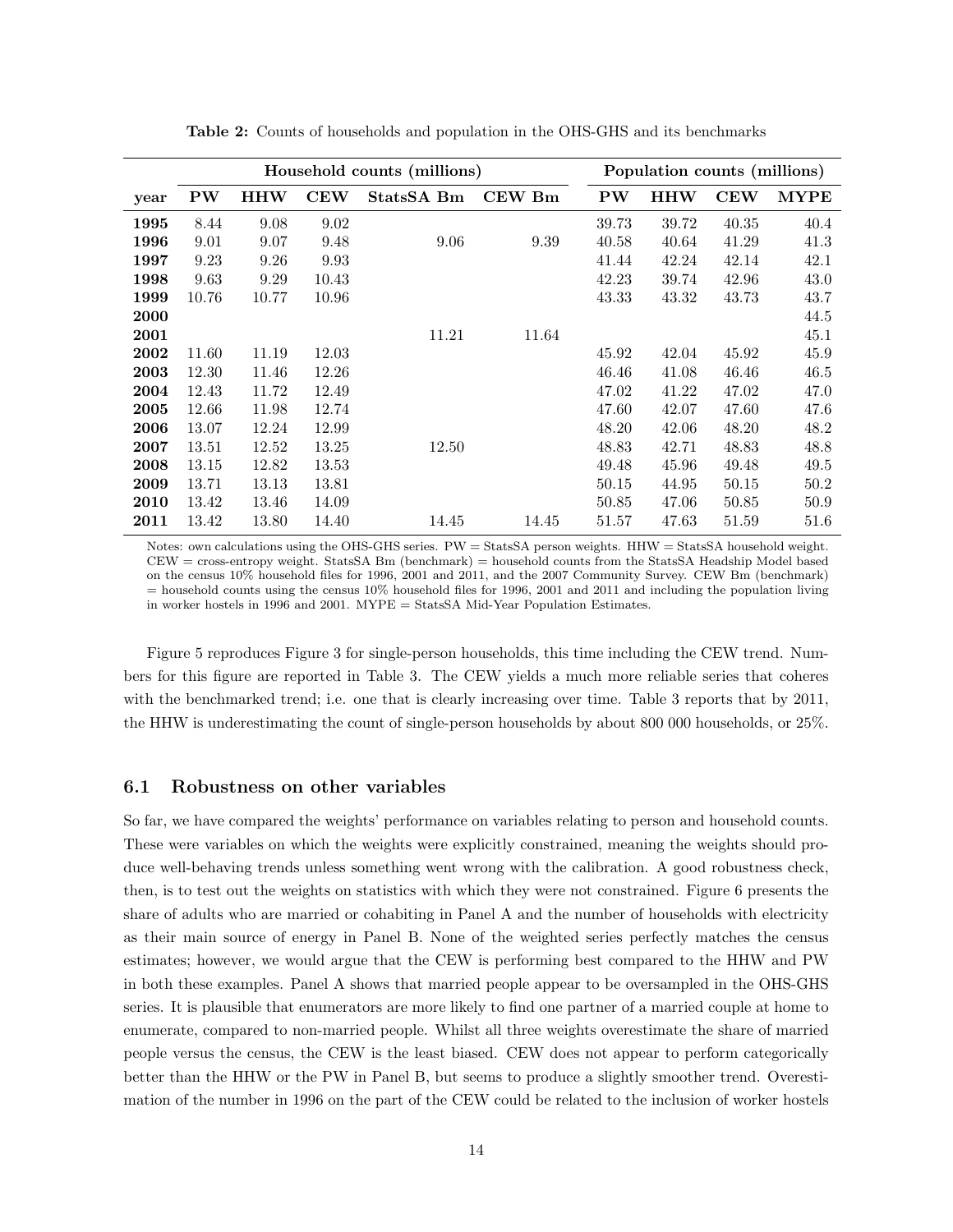

Figure 5: The performance of the CEW in plotting the share of households that are single-person in the OHS-GHS series

Notes: own calculations using the OHS-GHS series. HHW = StatsSA household weight. PW = StatsSA person weight. All StatsSA weights are from the latest 2017 reweighting. CEW = cross-entropy weight. sample = unweighted estimates in the OHS-GHS series. StatsSA Benchmark = own calculations using the census 10% household samples for the 1996, 2001, and 2011 census and the 2007 Community Survey. CEW Benchmark = own calculations using the census 10% household samples for the 1996, 2001 and 2011 census, and including an inflation of the 1996 estimate to account for worker hostels. Vertical lines correspond to change in Master Sample (MS).

in the CEW estimate, but not in the census estimate.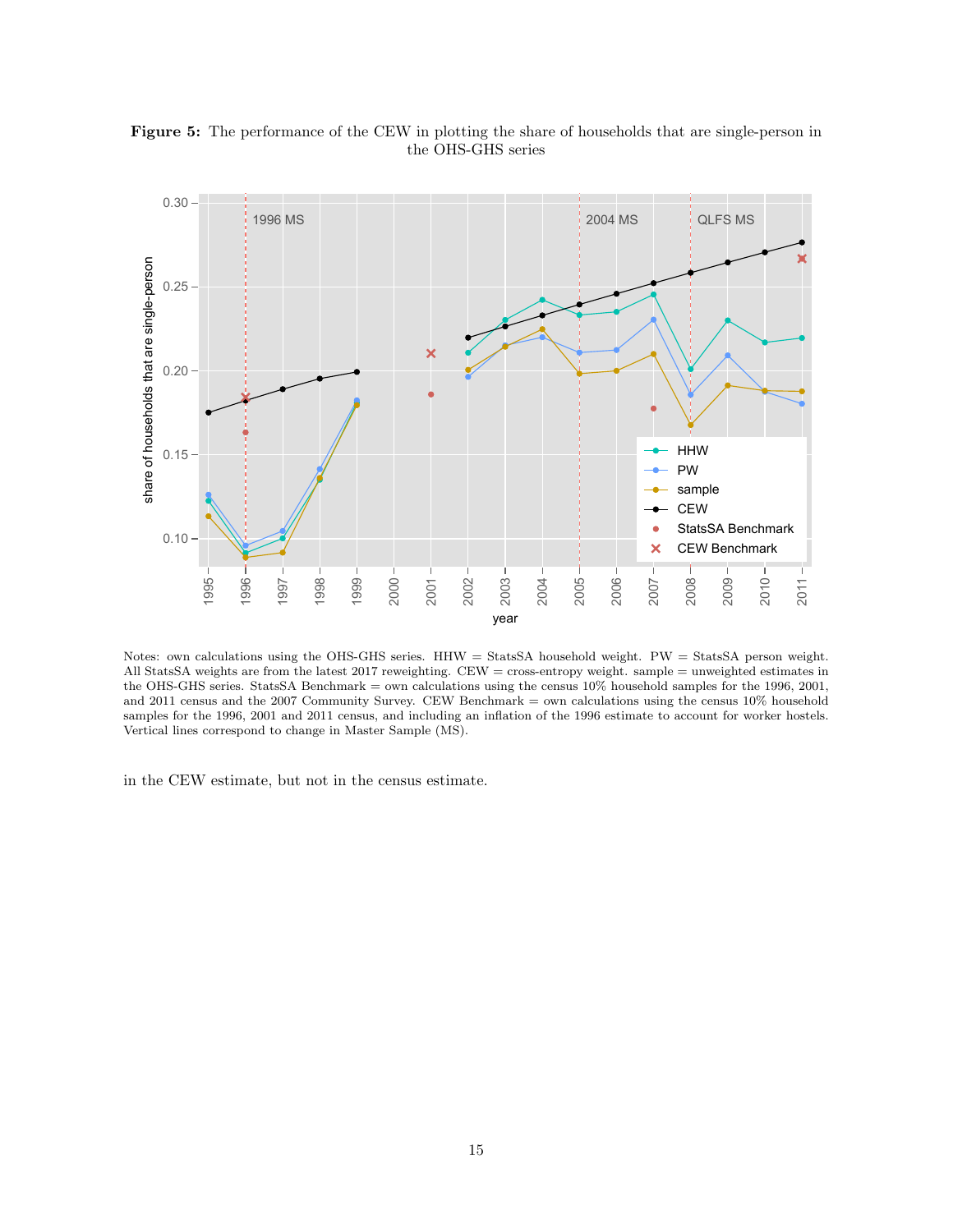| year | ${\bf PW}$ | <b>HHW</b> | <b>CEW</b> | Sample* | StatsSA Bm | <b>CEW Bm</b> |
|------|------------|------------|------------|---------|------------|---------------|
| 1995 | 1.07       | 1.11       | 1.58       | 3 3 7 0 |            |               |
| 1996 | 0.87       | 0.83       | 1.73       | 1416    | 1.48       | 1.67          |
| 1997 | 0.97       | 0.93       | 1.88       | 2 7 3 7 |            |               |
| 1998 | 1.36       | 1.25       | 2.04       | 2 582   |            |               |
| 1999 | 1.96       | 1.95       | 2.19       | 4 6 9 4 |            |               |
| 2000 |            |            |            |         |            |               |
| 2001 |            |            |            |         | 2.08       | 2.48          |
| 2002 | 2.28       | 2.36       | 2.64       | 5 261   |            |               |
| 2003 | 2.65       | 2.64       | 2.78       | 5 655   |            |               |
| 2004 | 2.73       | 2.84       | 2.91       | 5889    |            |               |
| 2005 | 2.67       | 2.79       | 3.05       | 5 5 7 5 |            |               |
| 2006 | 2.78       | 2.88       | 3.20       | 5 602   |            |               |
| 2007 | 3.11       | 3.07       | 3.34       | 6 142   | 2.22       |               |
| 2008 | 2.44       | 2.58       | 3.50       | 4 0 8 3 |            |               |
| 2009 | 2.87       | 3.02       | 3.65       | 4 842   |            |               |
| 2010 | 2.52       | 2.92       | 3.81       | 4 8 1 1 |            |               |
| 2011 | 2.42       | 3.03       | 3.98       | 4 7 1 4 | 3.86       | 3.86          |

Table 3: Counts of single-person households in the OHS-GHS and its benchmarks (millions)

Notes: own calculations using the OHS-GHS series. PW = StatsSA person weights. HHW = StatsSA household weight.  $CEW = cross-entropy weight.$  Census +  $CS2007 =$  census  $10\%$  household samples for 1996, 2001, and 2011 and the Community Survey in 2007 - note the StatsSA weights are not benchmarked on this series. CEW Benchmark = census 10% household samples for 1996, 2001, and 2011, with the 1996 estimate inflated to account for worker hostels. \*Counts are as is and not scaled to be in millions.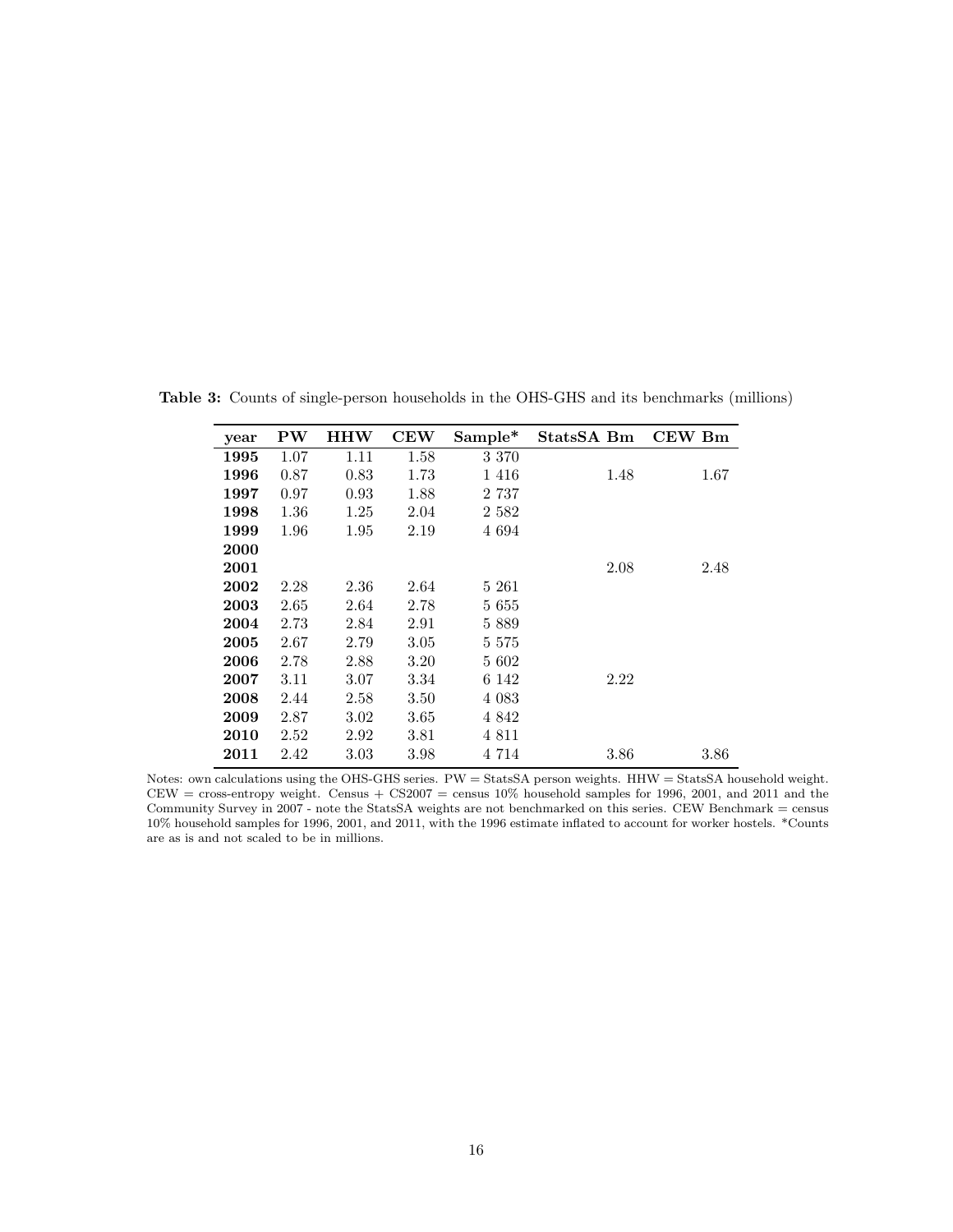

Figure 6: The performance of the CEW in plotting non-constraining variables

Notes: own calculations using the OHS-GHS series and census  $10\%$  samples. HHW = StatsSA household weight. PW = StatsSA person weight. All StatsSA weights are from the latest 2017 reweighting. CEW = cross-entropy weight. We use the census person weight in Panel A and the census household weight in Panel B.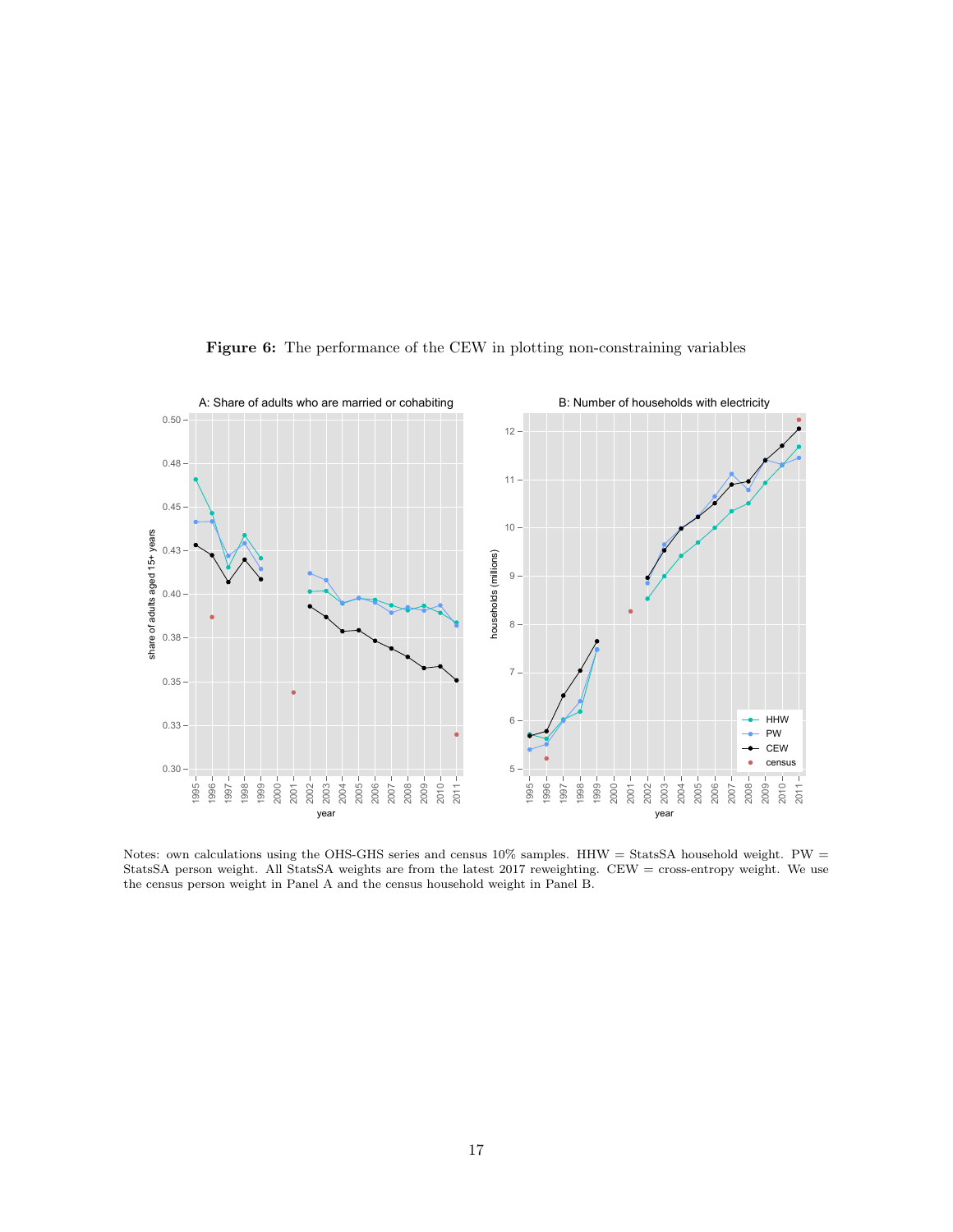## 7 Limitation: distorting the distribution of household size

Previously, we explained how calibration can cause new problems. If the restrictions placed on the calibration are too onerous, this can cause the calibration procedure to break, or cause distortion in other ways. Here, we present one instance of distortion caused by the CEW calibration of which we are aware. In Figure 7, we compare the distribution of household size in the census 10% household files to the OHS-GHS, differently weighted. Clearly, the HHW and PW underestimate the share of one- and twoperson households relative to the census in both years: in 1996, for example, the HHW underestimates the share of one-person households by about 7 percentage points. The HHW and PW then start to slightly overestimate the share of households sized four to about eight, before settling down after a heap at households of size ten. The underestimation of small households is corrected in the CEW distribution, which specially constrained on the number of one-, two-, and three-person households. However, this appears to have come at the cost of offsetting the share of four- and five-person households, which are now severely underestimated in both years.<sup>9</sup> The CEW then seems to overestimate the shares of larger households slightly more than the HHW and PW. The CEW clearly outperformed the HHW and PW in trends previously presented. But, in the case of the distribution of household size, all weights produce sub-par distributions, for different reasons. The choice is between an underestimation of small or medium-sized households. This is the case for now, at least, while we continue to work on the weights.

<sup>&</sup>lt;sup>9</sup>In a previous version of the CEW, where we only constrained on one- and two-person households, the result was to seriously underestimate the share of three- and four-person households.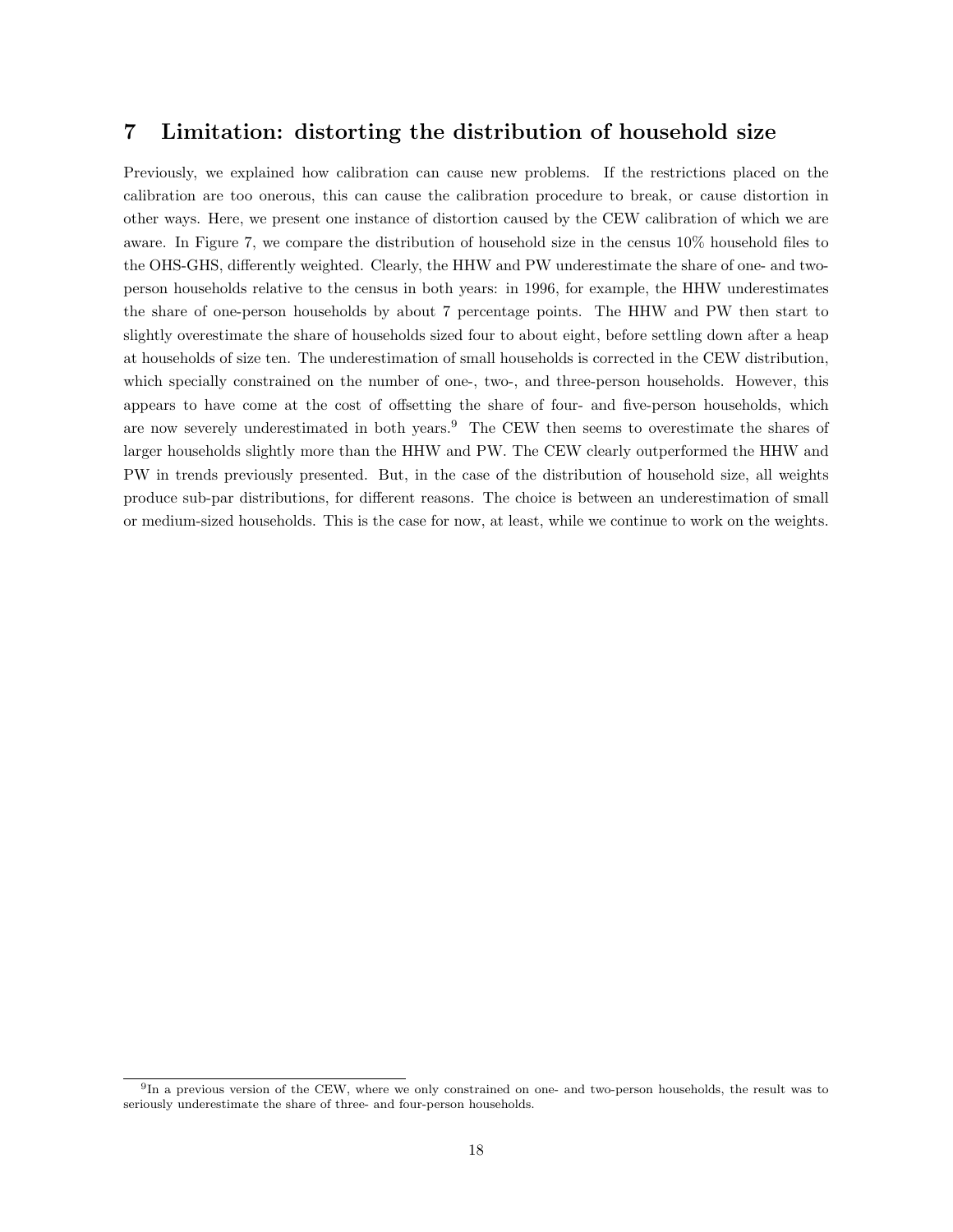

Figure 7: Distribution of household size in 1996 and 2011

Notes: own calculations using the OHS-GHS series and census 10% household samples for 1996 and 2011. HHW = StatsSA household weight. PW = StatsSA person weight. All StatsSA weights are from the latest 2017 reweighting. CEW = cross-entropy weight. No adjustment has been made to the 1996 census for worker hostels.

## 8 Conclusion

In this paper, we have documented key weaknesses of the survey weights StatsSA release with the OHS and the GHS and discussed their implications for different types of research. This is information about the quality of the OHS and GHS of which any researcher aiming to use these data should be aware. The most critical weakness of the weights is that the calibration of people is separated from the calibration of households, which compartmentalises a representative person universe from one that is representative of the households in which the same people live. A weakness that is of particular relevance to policy-makers is that the existing weights are probably underestimating total household counts by the order of about 5%. A final weakness is that the existing weights do not compensate for the chronic undersampling of small households, which are becoming a more and more important constituency over time. We presented a new series of survey weights which target the the key weaknesses with the existing weights. Our new cross-entropy weight is mutually representative of people and households at the same time and is able to produce a smooth series of person and household counts that closely agree with benchmarks, including for one-, two-, and three-person households.

When assessing the success of our cross-entropy weight, it is important to understand the limits of what we set out to achieve and of what we could possibly achieve with reweighting. Reweighting a data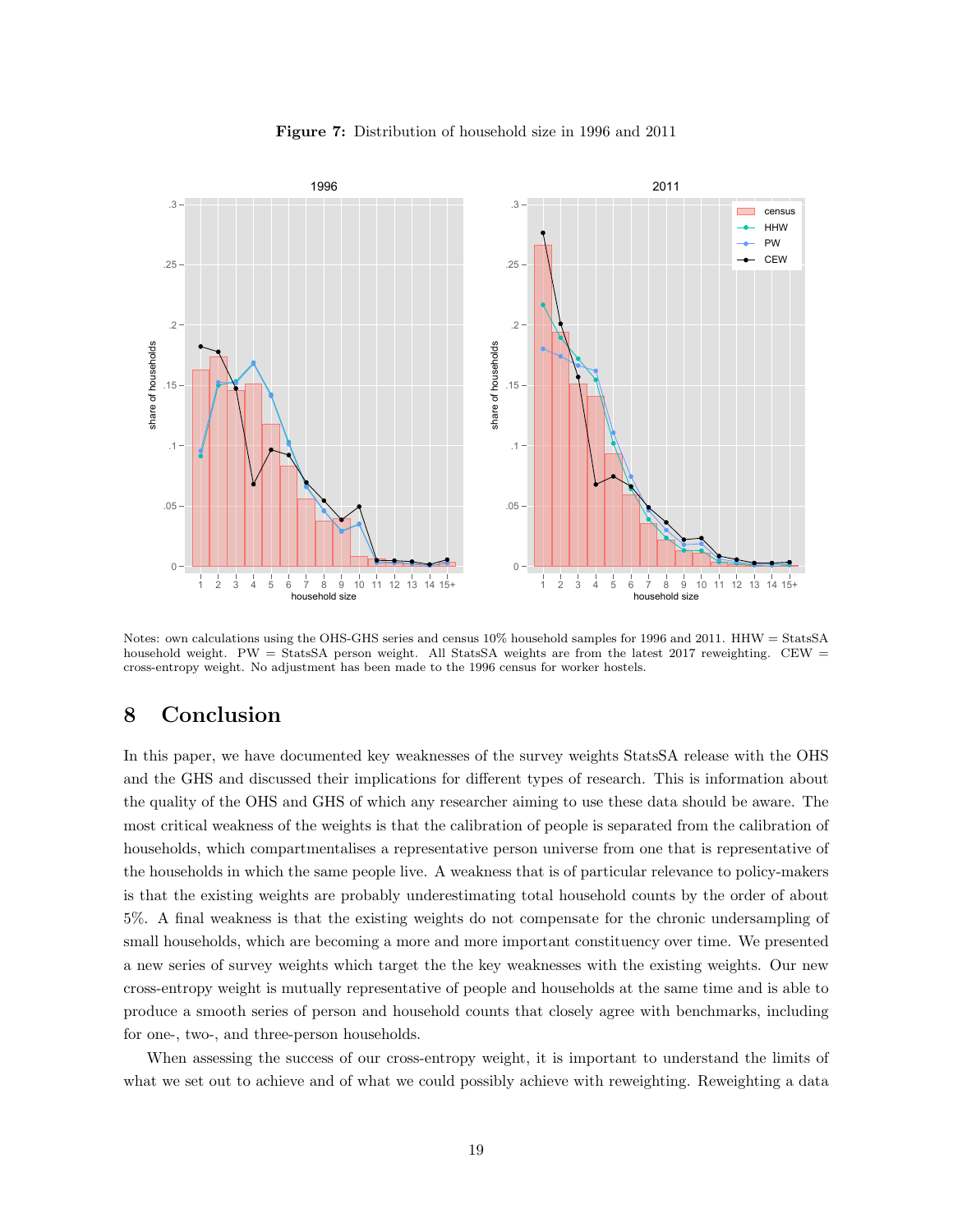set is not a panacea for every aspect of data quality. When facing deep underlying sampling problems, like low or non-coverage, the power of reweighting to solve certain types of problems is limited. For example, we showed that although the cross-entropy weight was less biased than the StatsSA weights, it could not completely overcome the undersampling of not-married people in the OHS-GHS series. Similarly, we discovered that the cross-entropy weight compensated for our correction of the shares of small households, by distorting and underestimating the shares of medium-sized households. This is a weak point for our cross-entropy weight that we will continue to work on. Nonetheless, we are able to show that our new cross-entropy weight performs better that the two StatsSA weights on a number of key outcomes; and provides the first series of benchmarked total household counts extending back into the OHS era.

## References

- Branson, N. & Wittenberg, M. (2014), 'Reweighting South African national household survey data to create a consistent series over time: a cross-entropy estimation approach', South African Journal of Economics  $82(1)$ , 19-38.
- DataFirst (2015), South Africa General Household Survey 2005 Metadata, Technical report, University of Cape Town, Cape Town.
- DataFirst (2018), Projected Population Distribution: 1990-2001, Mimeograph, University of Cape Town, Cape Town.
- Deaton, A. (1997), The analysis of household surveys: A microeconometric approach to development policy, The Johns Hopkins University Press, United States.
- Deville, J.-C. (2000), Generalized calibration and application to weighting for non-response, in 'COMP-STAT', Springer, pp. 65–76.
- Deville, J.-C. & Särndal, C.-E. (1992), 'Calibration estimators in survey sampling', *Journal of the Amer*ican Statistical Association 87(418), 376–382.
- Golan, A., Judge, G. & Miller, D. (1997), The maximum entropy approach to estimation and inference, in 'Applying Maximum Entropy to Econometric Problems', Emerald Group Publishing Limited, pp. 3–24.
- Kerr, A., Lam, D. & Wittenberg, M. (2019), 'Post-Apartheid Labour Market Series: 1993-2019 [dataset]', University of Cape Town: DataFirst [producer and distributor]. Version 3.3.
- Kerr, A. & Wittenberg, M. (2015), 'Sampling methodology and fieldwork changes in the October Household Surveys and Labour Force Surveys', *Development Southern Africa* 32(5), 603–612.
- Lavallée, P. & Beaumont, J.-F. (2015), 'Why we should put some weight on weights', Survey Methods: Insights from the Field . Special Issue 'Weighting: Practical Issues and 'How to' Approach'. Invited Article.
- Machemedze, T., Kerr, A. & Wittenberg, M. (2007), Recalibrating the OHSs to adjust for sampling changes, DataFirst Technical Paper No. 28, DataFirst, University of Cape Town, South Africa.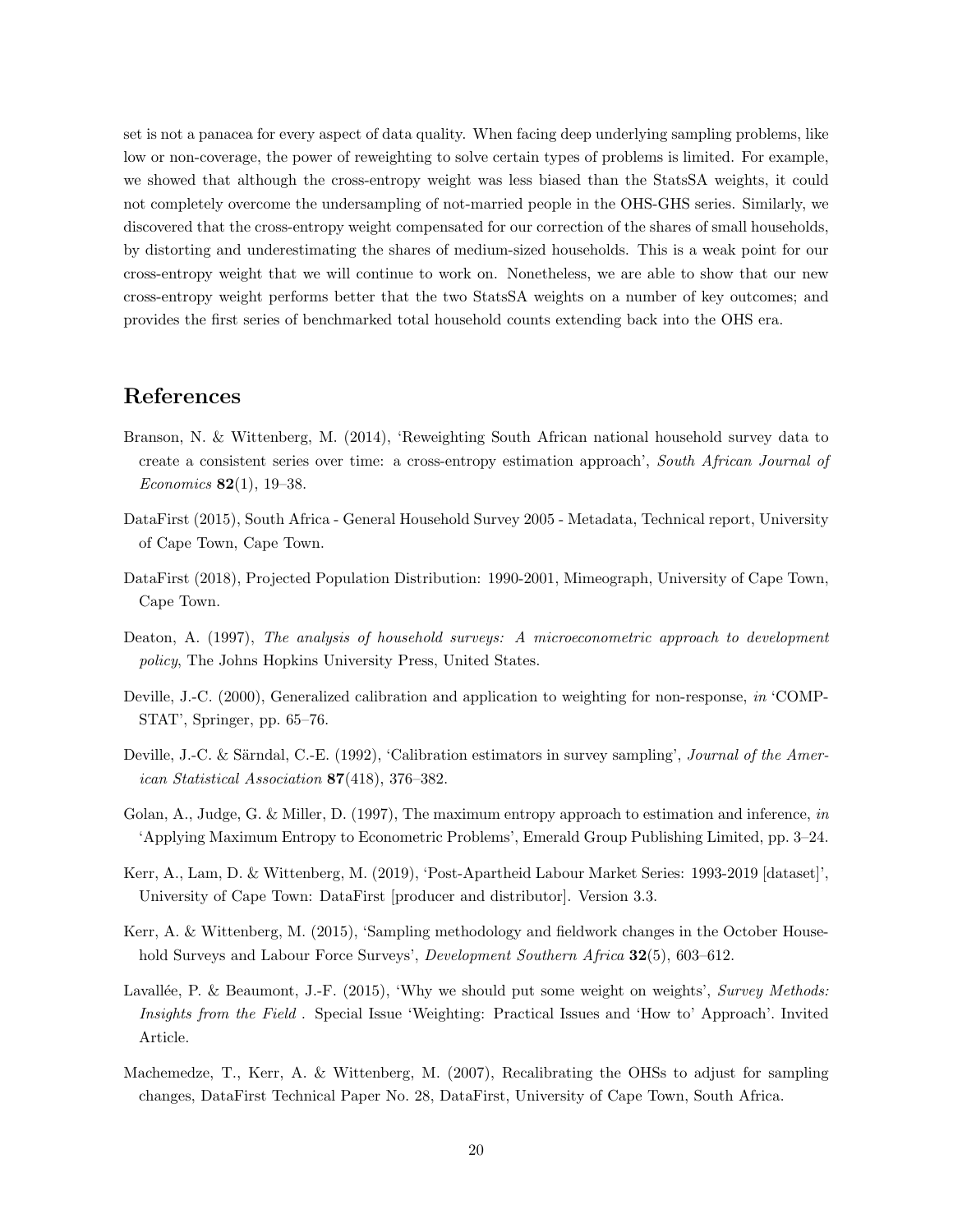- Smith, T. M. (1991), 'Post-stratification', Journal of the Royal Statistical Society: Series D (The Statistician)  $40(3)$ ,  $315-323$ .
- StatsSA (1997), October Household Survey 1997: Metadata, Technical report, Statistics South Africa (StatsSA), Government of South Africa, Pretoria, South Africa.
- StatsSA (1998), October Household Survey 1998: Metadata, Technical report, Statistics South Africa (StatsSA), Government of South Africa, Pretoria, South Africa.
- StatsSA (1999), October Household Survey 1999: Metadata, Technical report, Statistics South Africa (StatsSA), Government of South Africa, Pretoria, South Africa.
- StatsSA (2008), General Household Survey 2008 Statistical Release P0318, Technical report, Statistics South Africa (StatsSA), Government of South Africa, Pretoria, South Africa.
- StatsSA (2010-2013), 'October Household Survey: 1995-1999 [datasets]', Pretoria: Statistics South Africa (StatsSA) [producer]. University of Cape Town: DataFirst [distributor]. Version 1.1 [1996-1999]; Version 1.2 [1995].
- StatsSA (2011-2018b), 'General Household Survey: 2002-2015 [datasets]', Pretoria: Statistics South Africa (StatsSA) [producer]. University of Cape Town: DataFirst [distributor]. Version 1 [2013]; Version 1.1 [2011, 2014]; Version 1.2 [2002, 2015]; Version 1.3 [2003-2009]; Version 2.1 [2010]; Version 2 [2012].
- StatsSA (2018a), Country projection by population group, sex and age (2002-2017) [Excel file], 'Additional download' related to publication P0301-Mid-year population estimates, Statistics South Africa (StatsSA), Government of South Africa, Pretoria, South Africa. Retrieved from http://www.statssa.gov.za/?page<sub>i</sub> $d = 1854PPN = P0302$ .
- StatsSA (2018c), Provincial projection by sex and age (2002-2017) [Excel file], 'Additional download' related to publication P0301-Mid-year population estimates, Statistics South Africa (StatsSA), Government of South Africa, Pretoria, South Africa. Retrieved from http://www.statssa.gov.za/?page $id =$  $1854 PPN = P0302.$
- Wittenberg, M. (2008), October Household Survey 1994, Technical report, DataFirst, University of Cape Town.

URL: https://www.datafirst.uct.ac.za/dataportal/index.php/catalog/407/download/5258

- Wittenberg, M. (2009), Weights: Report on NIDS Wave 1, NIDS Technical Paper no. 2, National Income Dynamics Study (NIDS), University of Cape Town, South Africa.
- Wittenberg, M. (2010), 'An introduction to maximum entropy and minimum cross-entropy estimation using Stata', Stata Journal  $10(3)$ , 315.